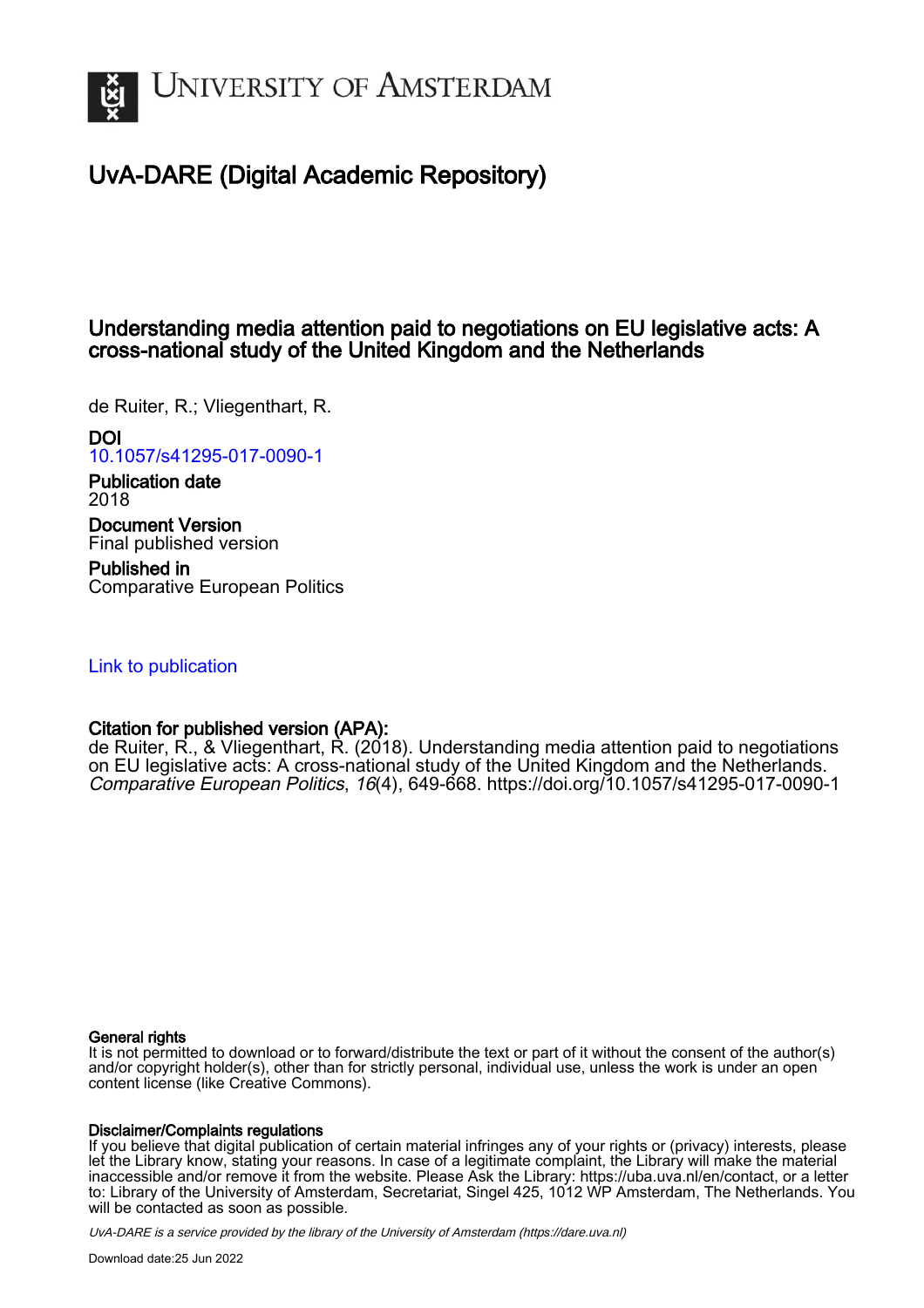## Original Article

# Understanding media attention paid to negotiations on EU legislative acts: a cross-national study of the United Kingdom and the Netherlands

Rik de Ruiter<sup>a,\*</sup> and Rens Vliegenthart<sup>b</sup>

<sup>a</sup> Institute for Public Administration, Leiden University, Leiden, The Netherlands. E-mail: r.de.ruiter@fgga.leidenuniv.nl

<sup>b</sup> Department of Communication Science, Amsterdam School of Communication Research (ASCoR), University of Amsterdam, Amsterdam, The Netherlands.

\*Corresponding author.

**Abstract** Studies of the news coverage of European Union (EU) affairs have not yet paid much attention to coverage of the negotiations leading to EU legislative acts. This article investigates the factors that influence the attention national newspapers devote to these acts. We hypothesize that the decisions made by journalists and editors to pay attention to EU-level negotiations on legislative acts through newspaper articles is dependent on how the EU-level negotiations proceed and the characteristics of the legislative proposal. The hypotheses are tested with a new dataset on newspaper coverage in the Netherlands and the UK with regard to 295 directives. The results indicate that media coverage increases when journalists need to invest only a minimal amount of resources to understand the substance of new legislation or the negotiation process leading to the adoption of EU legislation. These findings are discussed in light of the debate on the European public sphere.

Comparative European Politics (2018) 16, 649–668. doi:10.1057/s41295-017-0090-1; published online 24 January 2017

Keywords: Media; European Union; legislative politics; United Kingdom; the Netherlands; public sphere

## Introduction

The role of the national media in the multi-level system of the European Union (EU) is a well-studied topic in the European integration and political communication literature. Key in this literature is the notion of a European public sphere (De Vreese, [2007](#page-19-0)). Studies have focused on the conditions under which the European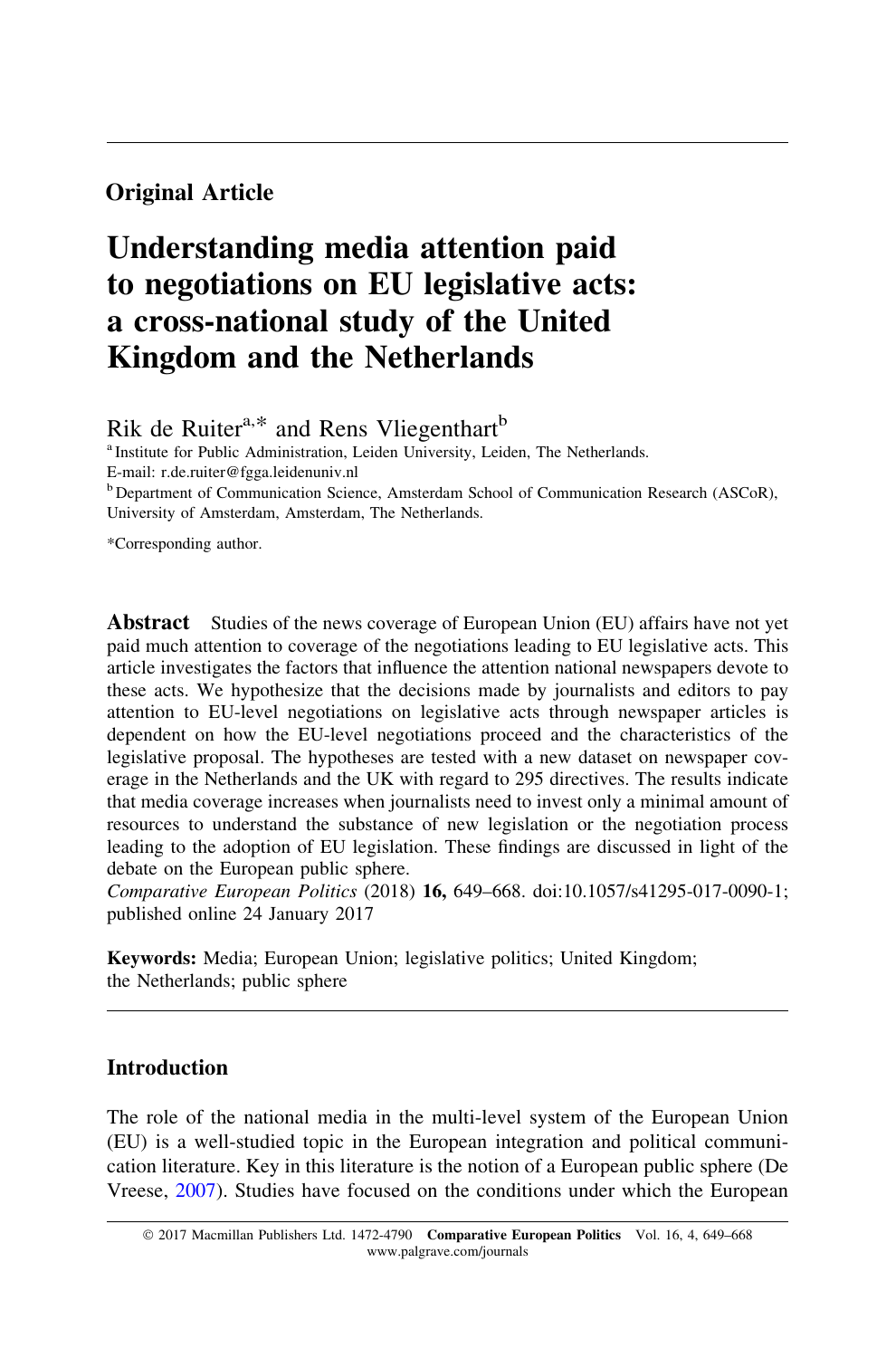public sphere can develop (Habermas, [2001](#page-19-0)) and have discussed specific instances in which it is argued to be present or absent (Eder, [2000;](#page-19-0) Koopmans, [2007](#page-19-0); Trenz, [2005](#page-20-0); Bijsmans, [2011](#page-18-0)). However, the research has so far largely neglected a part of the media coverage of EU affairs that is highly relevant, i.e., the coverage of the negotiations on EU legislative acts. To fill this gap, this study examines the amount of media coverage at the national level as measured by the number of newspaper articles as well as the tone of the coverage of the day-to-day decision-making process on EU legislative acts. This research will only consider EU directives under negotiation in the ordinary legislative procedure, which is currently the standard procedure to reach agreement on EU legislation. A directive is a type of EU law that needs to be transposed into national legislation, in contrast to EU regulations and decisions. This direct relevance of EU directives for the national policy-making process increases the chance that national media will follow the preceding EU negotiation process on an EU legislative act.

The next section reviews the literature to identify the factors that drive the journalists and editors of newspapers to report on EU affairs in general and the EU legislative process in particular. Insights are used from studies on EU legislative politics as well as from the field of journalism to formulate hypotheses outlining the factors that are most likely to affect the amount of media coverage of EU-level negotiations on legislative acts at the national level. The results section presents the findings of the regression analyses on a new dataset on the media coverage in the United Kingdom (UK) and the Netherlands of all directives agreed upon through the ordinary legislative procedure in the period 2000–2010 ( $N = 295$ ). A sample of 100 articles on the most referred-to directives [see also Tables 2 and 3 in the webappendix)] in both member states is analysed in more detail to assess the tone of the media coverage and the types of articles published in newspapers. The concluding section discusses the findings in light of the development of the EU public sphere and answers the question regarding the conditions under which national media can play a role in linking the EU legislative process to citizens in the EU.

## Media Coverage and Legislative Politics in the EU

Empirical studies of the media coverage of EU affairs focus on the questions of how the EU is covered and what the potential effects of this coverage are on citizens' perceptions and attitudes (De Vreese, [2003](#page-18-0)). Multiple studies examine the coverage of the EU in general and events such as European Parliament (EP) elections and referenda in particular from a cross-national perspective (e.g., Hobolt, [2007](#page-19-0); Boomgaarden et al, [2013](#page-18-0)). However, only a few of these cross-national studies explicitly address the question of how country characteristics can explain variations in coverage. De Vreese *et al*  $(2006)$  $(2006)$  show that the media in new member states devoted more attention to the 2004 EP elections than did outlets in old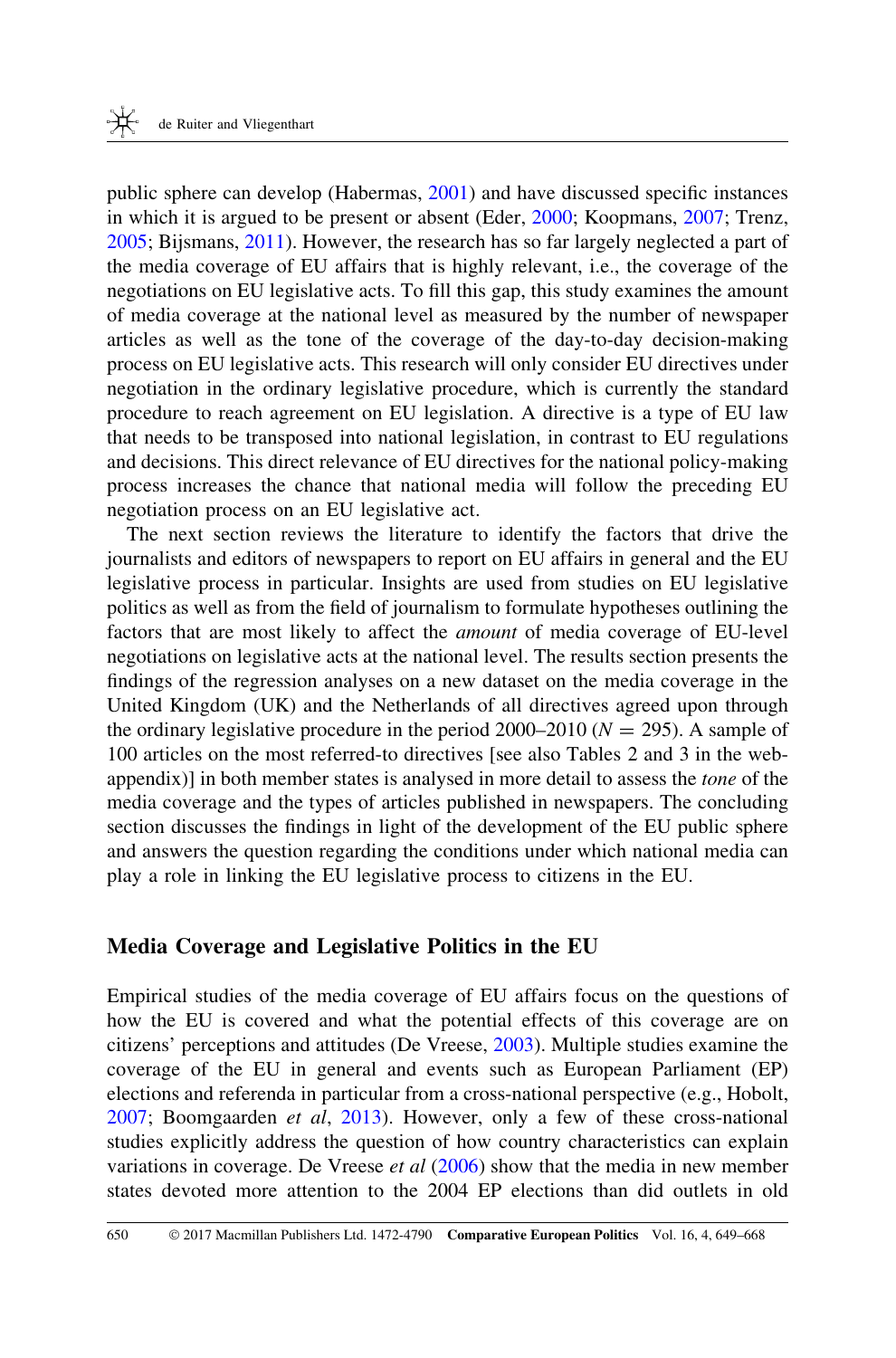member states. Peter and De Vreese ([2004\)](#page-20-0) demonstrate that in countries with higher levels of satisfaction with democracy, the coverage of the EU is higher. In a similar vein, De Vreese *et al ([2007\)](#page-19-0)* find that the 1999 EP elections were more visible in countries with high levels of elite polarization on EU issues. Moreover, the findings from longitudinal studies also indicate that journalists pay more attention to EU affairs when an Intergovernmental Conference or Council meeting takes place or when a new European Commission is installed (Peter and De Vreese, [2004](#page-20-0); Boomgaarden et al, [2010](#page-18-0), [2013;](#page-18-0) Van Noije, [2010](#page-20-0)).

Both the cross-national and longitudinal studies reviewed here focus on general EU coverage, either in terms of overall attention paid to the EU and its main institutions or in the way the EU is framed (Schuck *et al.* [2013](#page-20-0)). There is hardly any attention in the literature regarding media coverage of the EU legislative process, not even in more descriptive analyses of the coverage of specific policy areas (see Koopmans, [2007;](#page-19-0) Kandyla and De Vreese, [2011\)](#page-19-0). However, the coverage of the day-to-day decision-making process on EU legislation is an important aspect of EU politics about which citizens need to be informed and, hence, is a crucial part of the European public sphere. The goal of this article is to shed light on the questions of whether, when and how national media cover the negotiations on EU legislative acts.

It is hypothesized in this article that factors related to the process along which the EU-level negotiations on legislative acts proceed and the characteristics of the legislative acts themselves influence the cost-benefit calculus of journalists and editors when deciding whether the negotiations are newsworthy enough to report on in their newspapers. In general, Brussels correspondents tend to be critical of the EU institutions and feel hindered in their reporting by the complexity of the EU decision-making process (Gleissner and De Vreese, [2005](#page-19-0); Raeymaeckers et al, [2007](#page-20-0); Lecheler, [2008\)](#page-19-0). Moreover, given that the public in the member states is by and large uninterested in EU affairs<sup>1</sup> and the media will be aware of this lack of audience interest, only those issues that have a direct link to the concerns of citizens have a serious chance to make it into the newspapers (Gleissner and De Vreese, [2005](#page-19-0); Gattermann, [2013](#page-19-0)). Hence, we assume in this article that the references in national newspapers to negotiations on legislation at the EU level increases when two conditions are fulfilled: (i) only a limited investment of resources (i.e., time, available space in the newspaper, staff) is necessary for the journalists to understand the substance of new legislation or the negotiation process leading to the adoption of EU legislation, and (ii) a proposal for an EU legislative act can be directly linked to the main concerns of citizens in the member states. These conditions indicate that the decision by journalists to report (or not) on EUlevel negotiations on legislative acts can be understood as the outcome of a rational process (Statham, [2007](#page-20-0)). These two conditions derived from the political communication literature are linked to variables and indicators used by scholars of EU legislative politics for measuring the process along which negotiations on

<sup>© 2017</sup> Macmillan Publishers Ltd. 1472-4790 Comparative European Politics Vol. 16, 4, 649–668 651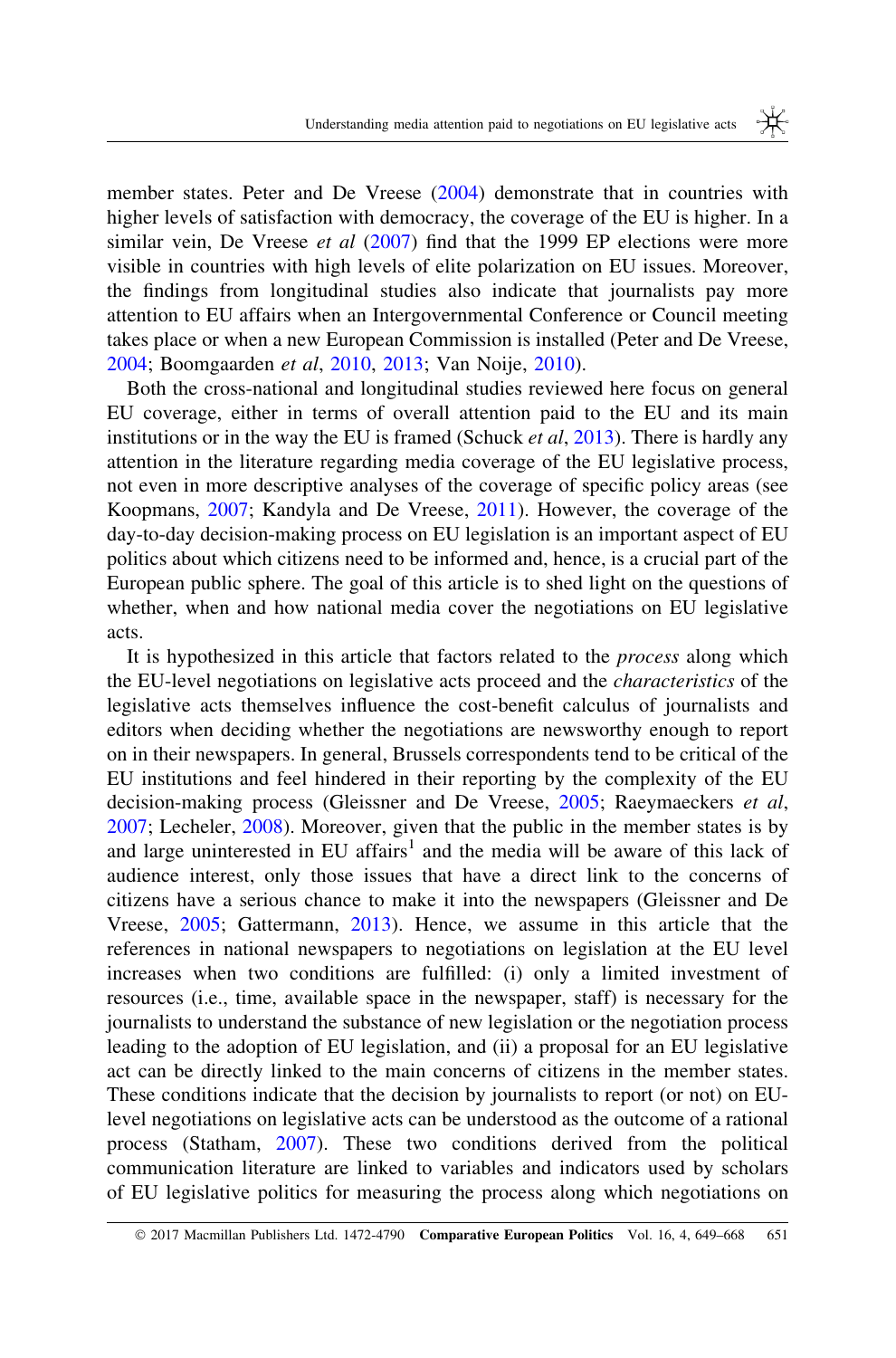EU legislative acts proceed and the characteristics of these acts (see Table [1](#page-5-0) for an overview).

A first factor influencing the decision by journalists to pay attention to a directive in newspaper articles or not, is the level of conflict involved in a proposed legislative act during the process of EU-level negotiations. The level of conflict is considered to be one of the most important news values that can help journalists decide what is newsworthy and what is not (Galtung and Ruge, [1965](#page-19-0)). Additionally, media attention on domestic legislative processes is to a large extent determined by the level of political conflict over the specific piece of legislation (Melenhorst, [2015](#page-19-0)). In a high conflict negotiation process, the positions of actors with decision-making power are usually clearly defined and highly visible, which lowers the costs for journalists to understand the substance of the new legislation or the negotiation process leading to the adoption of EU legislation. Hence, it can be expected that journalists are more likely to report on acts on which there is disagreement between the positions of actors during negotiations than on acts adopted through rubber-stamping.

The literature on EU legislative politics pays abundant attention to the conflict situations created by disagreements about legislative acts between the EP and the Council during EU-level negotiations. These conflicts consist of clashes between supranational arguments – represented by the EP – and member states' interests – represented by the Council (Naurin and Rasmussen, [2011](#page-19-0)). In other words, disagreements between the EP and the Council are often related to the question of the allocation of tasks between the EU and domestic levels. To test whether this type of conflict indeed triggers attention by journalists and editors – leading to more references in national newspapers – the following hypothesis is formulated:

1a. The more conflict there is between the EP and the Council during the negotiations on a proposed legislative act at the EU level, the more references there will be to the act in national media.

An indicator to measure the presence of conflict between the EP and the Council is the stage of the ordinary legislative procedure at which the negotiations on EU legislative acts are concluded. The EP and the Council can conclude negotiations in the first, second, or third reading. When the EP and the Council do not succeed in reaching agreement on proposed EU legislative acts in the first or second reading, a third reading stage is necessary to reconcile the two institutions. A conciliation committee with representatives of the Commission, the EP and the Council has become the method employed to ultimately resolve the fiercest inter-institutional conflicts on legislative acts (Rasmussen, [2011](#page-20-0); Franchino and Mariotto, [2012](#page-19-0)).

A high degree of intra-institutional conflicts during negotiations – i.e., within the Council or the EP – also informs journalists of the positions of the actors with decision-making power. Conflict within the EP indicates ideological disagreements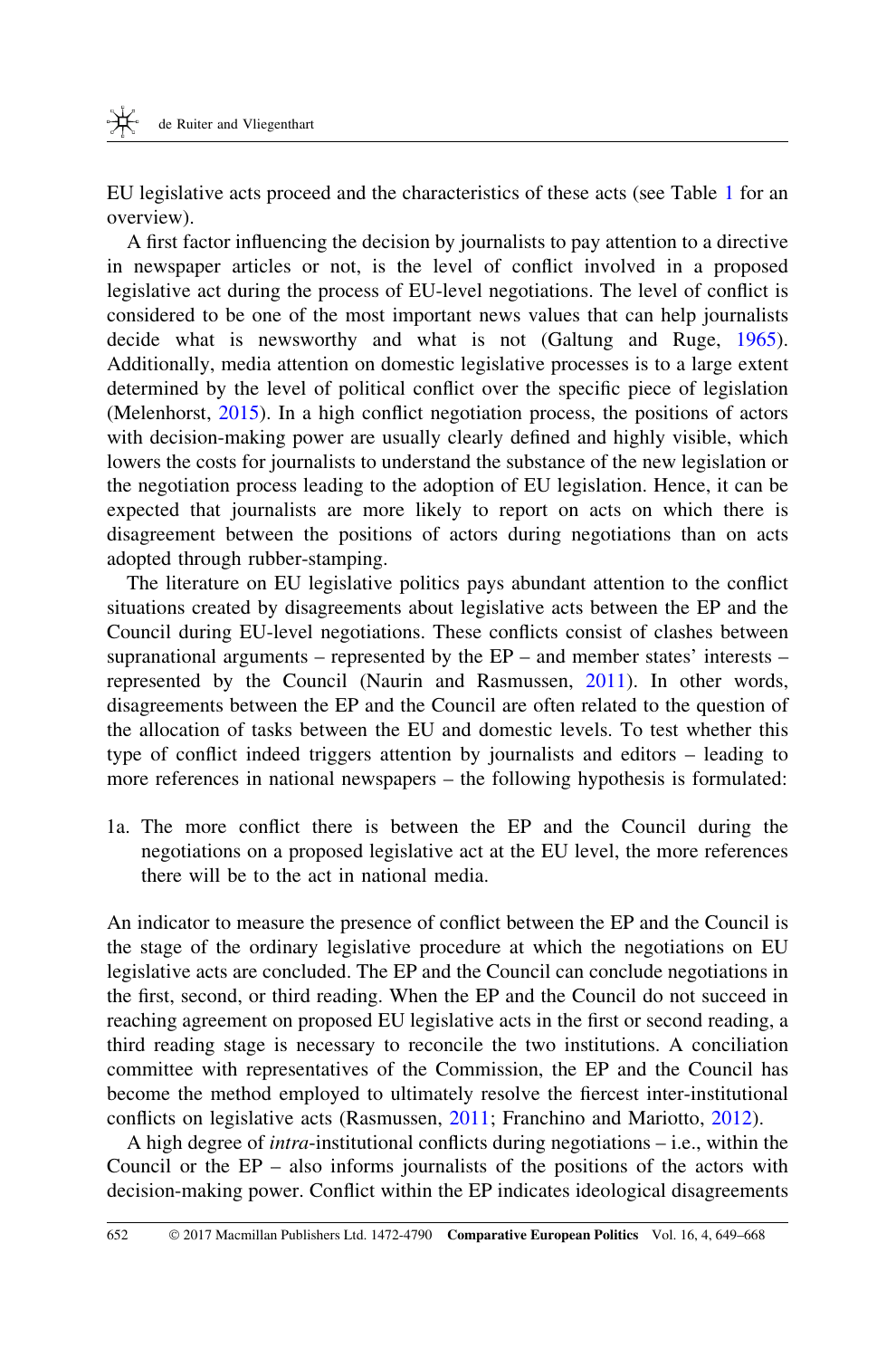<span id="page-5-0"></span>Table 1: Variables and indicators

| <b>Hypothesis</b> | Variables related to<br>the negotiation<br>process or<br>characteristics of the<br>legislative act | Operationalization | Measurement | Expected<br>effect |
|-------------------|----------------------------------------------------------------------------------------------------|--------------------|-------------|--------------------|
|                   |                                                                                                    |                    |             |                    |

Condition I: Limited investment of resources to understand the substance/negotiation process of an EU legislative proposal

| 1a             | Process: Inter-<br>institutional<br>conflict on EU<br>legislative act | Conflict between the<br>EP and the Council                                     | Is the act agreed upon in<br>conciliation/third<br>reading? $1 = yes$ ,<br>$0 = no$                  | $^{+}$ |
|----------------|-----------------------------------------------------------------------|--------------------------------------------------------------------------------|------------------------------------------------------------------------------------------------------|--------|
| 1 <sub>b</sub> | Process: Intra-                                                       | Conflict within the                                                            | Is the act only an A-item                                                                            |        |
|                | institutional                                                         | Council                                                                        | on the Council agenda?                                                                               | $^{+}$ |
|                | conflict on EU                                                        | Conflict within the EP                                                         | $1 = \text{ves}, 0 = \text{no}$                                                                      |        |
|                | legislative act                                                       |                                                                                | Is the act agreed upon<br>unanimously in the<br>responsible EP<br>committee? $0 = yes$ ,<br>$1 = no$ |        |
| 1c             | Process:                                                              | A legislative act                                                              | Is the act agreed upon                                                                               |        |
|                | Transparency of                                                       | negotiated in                                                                  | through informal                                                                                     |        |
|                | legislative process                                                   | informal trilogues in                                                          | trilogues in the first                                                                               |        |
|                |                                                                       | the first reading is                                                           | reading? $1 = yes$ ,<br>$0 = no$                                                                     |        |
| 1 <sub>d</sub> | Characteristics:                                                      | less transparent<br>A legislative act that                                     | Number of EP committees                                                                              |        |
|                | Complexity of                                                         | involves more                                                                  |                                                                                                      |        |
|                | legislative act                                                       | policy fields is more                                                          |                                                                                                      |        |
|                |                                                                       | complex                                                                        |                                                                                                      |        |
|                | Characteristics:                                                      | Condition II: Direct link with important concerns of citizens in member states |                                                                                                      |        |
| 2a             | Magnitude of                                                          | Legislative act<br>proposes entirely                                           | Is the act a new or<br>substantially amended                                                         | $^{+}$ |
|                | policy change                                                         | new or amended                                                                 | $act? 1 = yes, 0 = no$                                                                               |        |
|                | introduced                                                            | legislation                                                                    |                                                                                                      |        |
| 2 <sub>b</sub> | Characteristics:                                                      | Saliency at the                                                                | Number of times act is                                                                               | $+$    |
|                | Saliency of EU<br>legislative act                                     | national level in the                                                          | mentioned in                                                                                         |        |
|                |                                                                       | eyes of MPs                                                                    | plenary/committee                                                                                    |        |
|                |                                                                       |                                                                                | debates/written reports                                                                              |        |
|                |                                                                       |                                                                                | in the lower house of the                                                                            |        |
|                |                                                                       |                                                                                | national parliament                                                                                  |        |

because they refer to conflicts between MEPs representing different political groups in the EP. Conversely, disagreements on legislative acts within the Council between representatives of national governments are indicative of conflicts between member state interests. The following expectation on the link between intrainstitutional conflict and media coverage can be formulated:

₩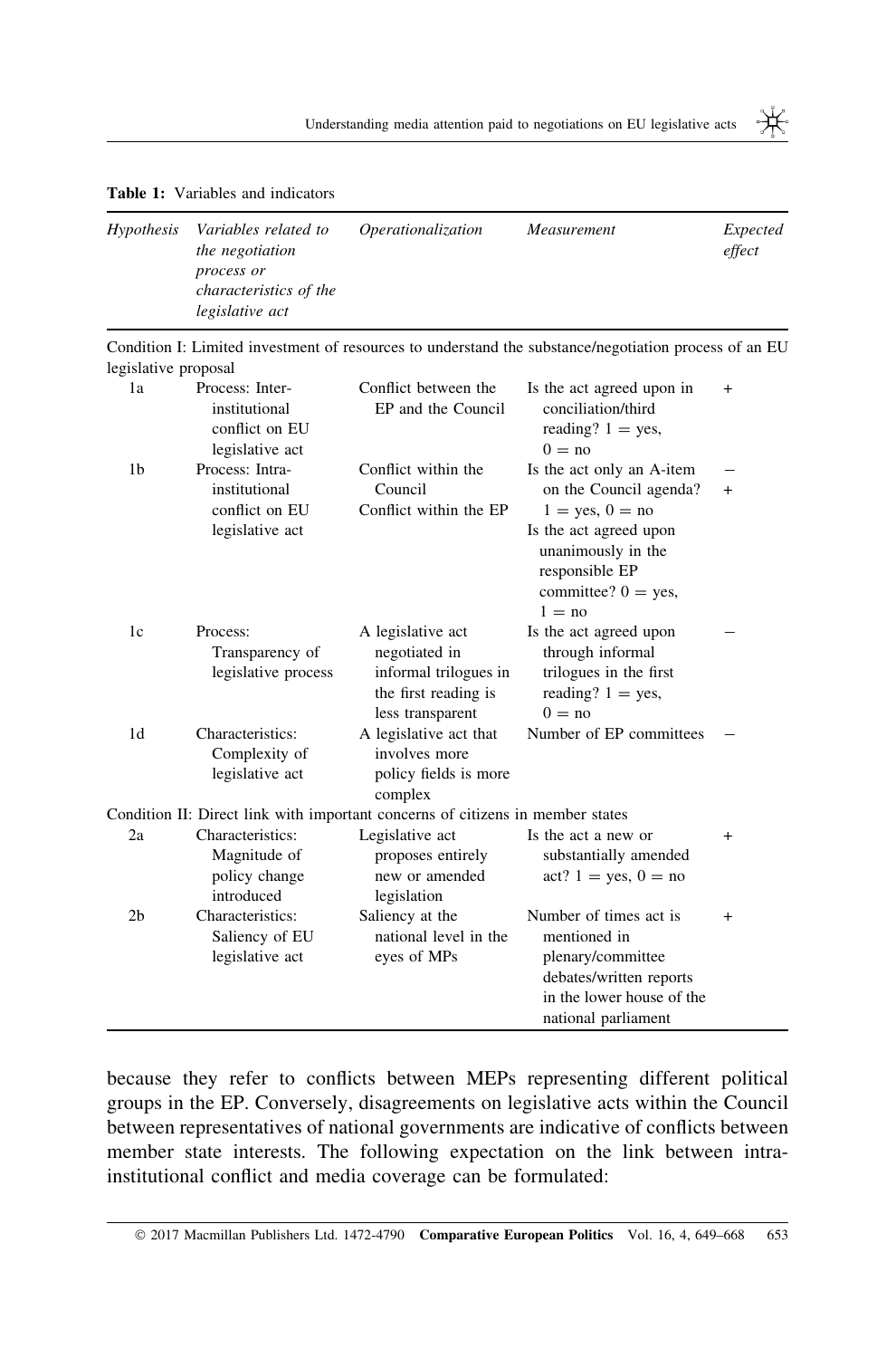1b. The more conflict there is within the EP or the Council during the negotiations on a proposed legislative act at the EU level, the more references there will be to the act in national media.

The presence or absence of intra-institutional conflict in the EP can be measured using voting data from the responsible EP committee on a Commission proposal for a legislative act (Settembri and Neuhold, [2009](#page-20-0); Rasmussen and Toshkov, [2011](#page-20-0)). The presence or absence of intra-institutional conflict in the Council can be measured by determining whether an issue is discussed as an A or B item on the agenda of the Council. With an A issue, the Council can decide to discuss a proposal for EU legislation as a minor issue on its agenda and simply adopt the decision made by one of the Council working groups, or COREPER, without discussion. Issues that require thorough discussion because of disagreements between member state representatives in the Council of Ministers are put on the agenda as B issues (Best and Settembri, [2008;](#page-18-0) Häge, [2011\)](#page-19-0).

A second factor related to the amount of resources journalists need to invest is the degree of transparency in the EU-level negotiations on a proposed legislative act (Settembri, [2005\)](#page-20-0). Transparency is the availability of information about how decisions are made in a political system (Cross, [2012\)](#page-18-0). We expect a positive relationship between the degree of transparency in the EU legislative process and the media coverage on proposed EU legislative acts negotiated through this process. Journalists are unlikely to pay attention to EU legislative acts that are agreed upon through a less transparent decision-making process, given that the costs of collecting the information necessary for the coverage are likely to be high. This argument leads to the following hypothesis:

1c. EU legislative acts that are agreed upon through a transparent legislative process will be referred to more in national media than EU legislative acts that are agreed upon in a non-transparent legislative process.

As a measure of the transparency of the process of adopting an EU legislative act, we use the occurrence of an informal trilogue in the first reading (see also Farrell and Hèritier, [2009](#page-19-0); Finke and Dannwolf, [2013\)](#page-19-0). When EU institutions conclude negotiations in the first reading with informal negotiations preceding an agreement, the directive is agreed upon through informal trilogues. These trilogues take place behind closed doors between a limited number of representatives of the EP, the Council and the Commission (Shackleton and Raunio, [2003](#page-20-0); Farrel and Héritier, [2004;](#page-19-0) Toshkov and Rasmussen, [2012;](#page-20-0) Héritier and Reh, [2012](#page-19-0); Reh et al, [2011](#page-20-0)). Hence, when negotiations on a directive at the EU level are concluded with an informal agreement between the EP and the Council in a trilogue in the first reading, the legislative process at the EU level is more difficult to follow for journalists because of the relatively opaque nature of these informal meetings (Farrell and Heritier, [2004:](#page-19-0) 9).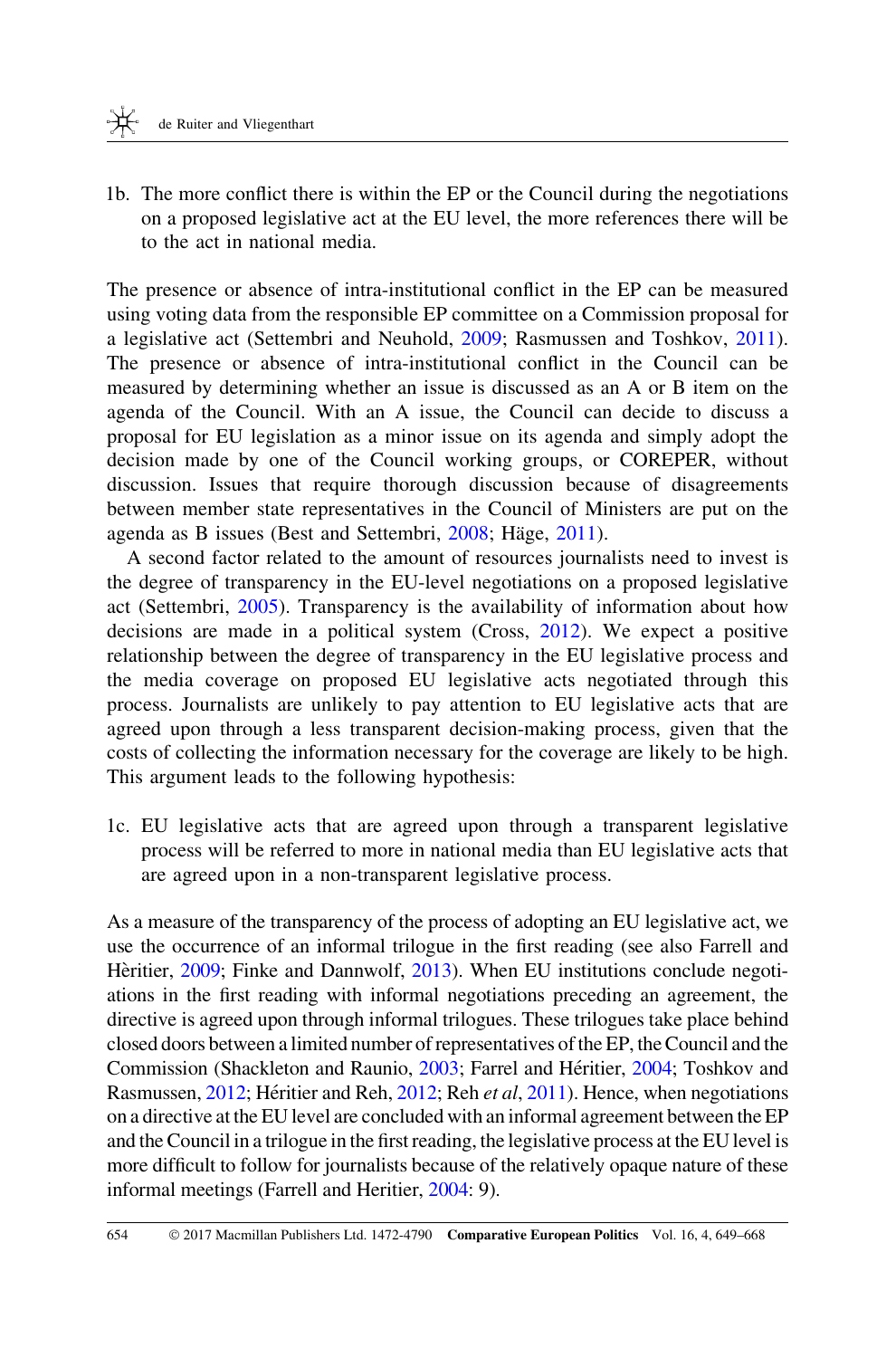A third factor related to the amount of resources journalists need to invest is the complexity of a legislative act (Rasmussen, [2012;](#page-20-0) Rasmussen and Toshkov, [2011](#page-20-0)). Scrutinizing a complex dossier can entail high costs for the journalists and editors of newspapers because they need to process a larger amount of information to understand the substance than with a less complex dossier. Furthermore, the journalists and editors of newspapers are well aware of the often limited knowledge of EU affairs among their readers and the constraints this lack of knowledge puts on their reporting (Gleissner and De Vreese, [2005](#page-19-0)). Hence, the high complexity of a proposed legislative act can be a reason for journalists and/or editors to neglect it and instead write and publish newspaper articles on acts that are easier to understand. This argument leads to the formulation of the following hypothesis:

1d. The more complex a proposed EU legislative act is, the fewer references there will be to the act in national media.

As an indicator of the complexity of an EU legislative act, the number of EP committees involved in the negotiations is chosen. It is assumed that the more committees that are involved in the negotiations on an act, the more policy fields it touches upon and the more complex the dossier is (Rasmussen, [2011\)](#page-20-0).

For analytical reasons, the first four hypotheses draw sharp distinctions between conflict, transparency and complexity. In the methodological section, statistical evidence is presented indicating that statistically there is little overlap between the variables, which indicates that each variable measures a different aspect of the EUlevel negotiation process on legislative acts or the characteristics of the acts.

On the basis of the literature on EU legislative politics, two factors can be identified that are related to the second condition for journalists to report on negotiations on legislation at the EU level  $-$  i.e., a proposal for an EU legislative act can be directly linked to important concerns of the citizens of member states. The first factor focuses on the magnitude of the policy change introduced by an EU legislative act (Rasmussen, [2011](#page-20-0); Rasmussen and Toshkov, [2011](#page-20-0); Finke and Dannwolf, [2013](#page-19-0)). It is expected that the less policy change an EU legislative act introduces at the member state level, the less likely journalists will be to consider the proposed legislative act to have an impact on the most important concerns of citizens at the member state level. EU legislative acts are more likely to introduce policy changes at the national level when they include entirely new legislation or they amend current legislation, in contrast to acts that only undergo minor revisions or are withdrawn. Examples of the latter two types of acts are legislative acts that are recast, repealed or consolidated. These acts are of little domestic consequence. This argument leads to the following hypothesis:

2a. The more policy change at the member state level that a proposed EU legislative act introduces, the more references there will be to the act in national media.

<sup>© 2017</sup> Macmillan Publishers Ltd. 1472-4790 **Comparative European Politics** Vol. 16, 4, 649–668 655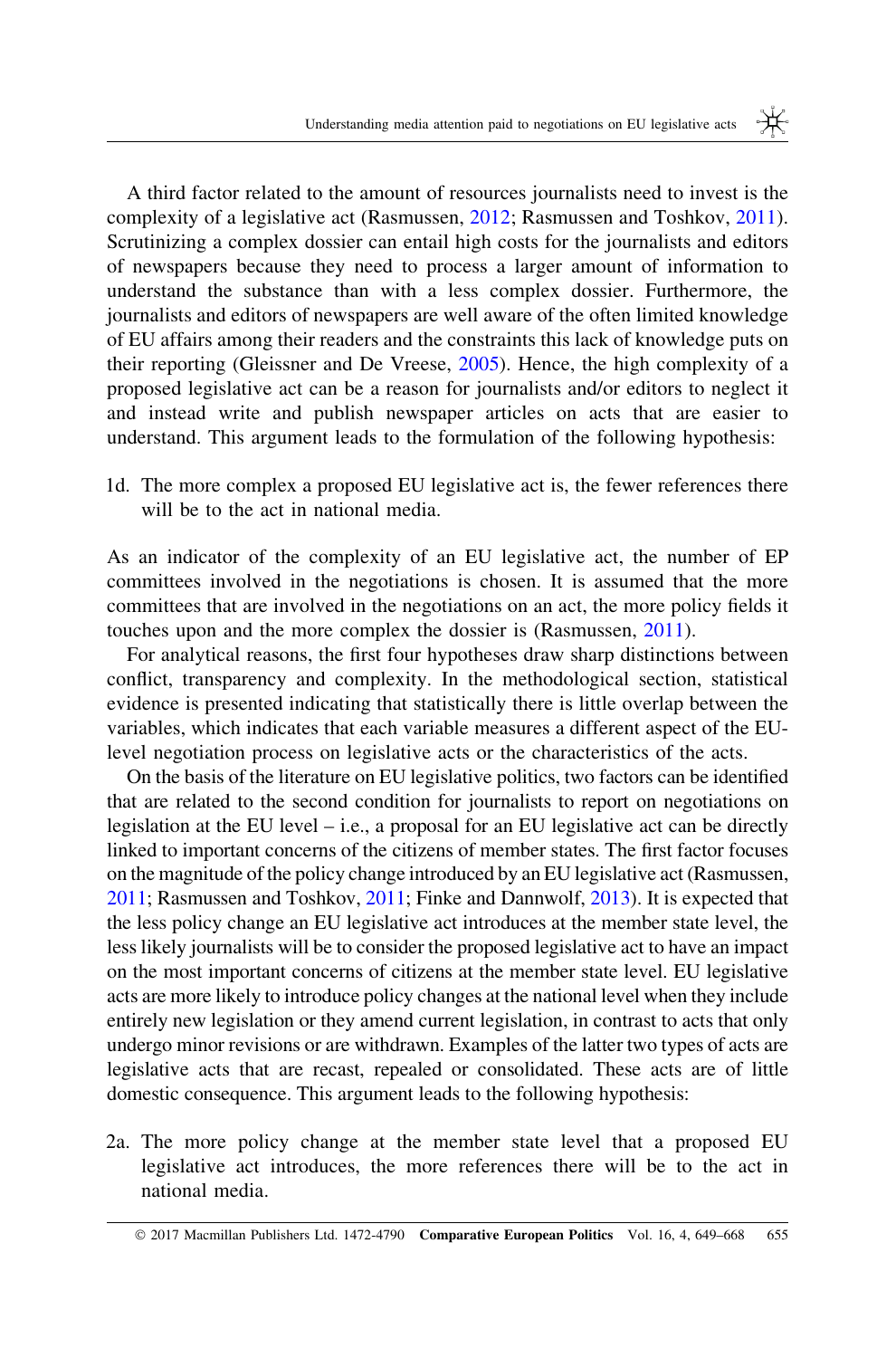The second factor related to the second condition for media reporting on EU legislative acts is the saliency of an act at the national level (Warntjen, [2012](#page-20-0)). An EU legislative act that is salient in the eyes of politicians and/or the public at the domestic level is more interesting for journalists working for national newspapers to report on because it is likely to attract more attention from media consumers than a legislative act that is low in salience. Journalists tend to rely on institutional sources in the absence of survey data on every single issue to measure the opinion of the public at large when deciding what is newsworthy (Bennet, [1990](#page-18-0)). One of the most important institutional sources from which journalists obtain information about the most important concerns of citizens are parliamentary debates at the national level (Vliegenthart and Walgrave, [2011;](#page-20-0) Van Aelst and Vliegenthart, [2014\)](#page-20-0). When key politicians at the national level devote attention to an EU legislative act in debates in national parliaments, such attention strongly signals to journalists the act's relevance for citizens. This argument leads to the following hypothesis:

2b. The more salient a proposed EU legislative act is on the agenda of national parliaments, the more references there will be to the act in national media.

## Research Design

All directives agreed upon through the ordinary legislative procedure in the period from December 2000 until November 2010 were studied (source: prelex). The reason for studying directives from December 2000 onwards is that the parliamentary database of the British House of Commons did not allow for the consistent analysis of references to directives before 2001. We consider the period until November 2010, thus covering a time span of one decade.

The UK and the Netherlands were chosen as cases because of differences between the countries on a number of aspects that are relevant for this study. If we find, despite these differences, that the same prominent factors drive attention to directives in the national newspapers in both member states, the likelihood that the findings are generalizable to other EU member states increases. In structural terms, the countries differ in their political systems (two party versus multi-party), media systems (liberal versus continental) (Hallin and Mancini, [2004\)](#page-19-0) as well as their historic position towards European integration. The newspaper industry in the UK is traditionally more market-driven, with a large focus on revenues from sales and advertisements. In terms of general political coverage, this characteristic translates into more negative, personalized coverage of politics compared to the Netherlands. In the UK, the tabloid newspaper *The Sun* is the most negative, while the popular newspaper *de Telegraaf* is the most negative in the Netherlands (Vliegenthart *et al*, [2011](#page-20-0)). The UK is traditionally among the most sceptical member states, while the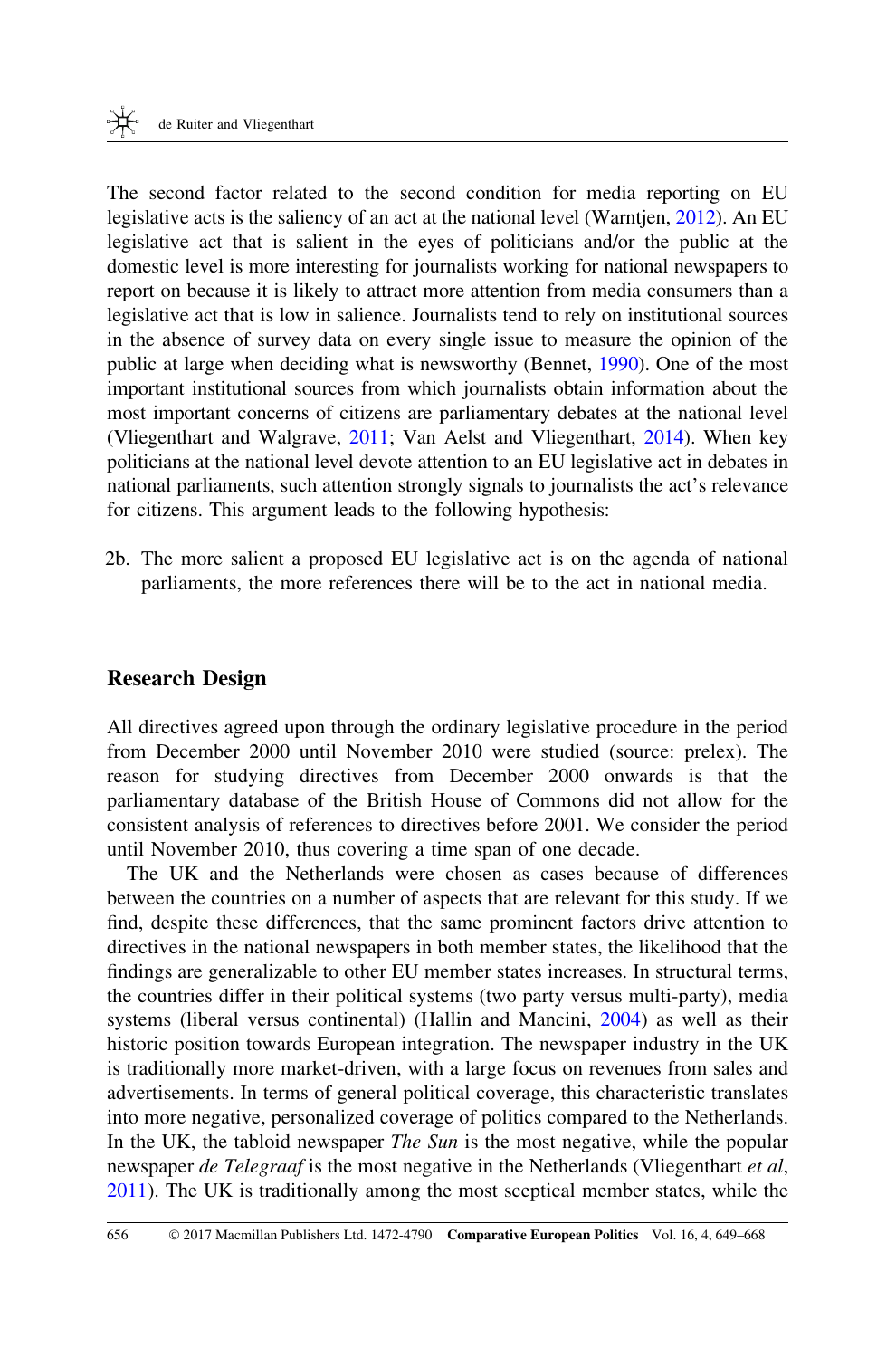Netherlands (at least until recent years) was among the strongest supporters of the EU project (see also endnote 1). These different attitudes towards the EU seem to be reflected in the types of EU correspondents who are active in Brussels. British journalists in Brussels are of the investigative type, with a more critical position towards the EU, while Dutch EU correspondents are closer to the EU institutionalist type of journalist and are characterized by a more positive stance vis-a`-vis the EU (Van Noije, [2010:](#page-20-0) 261). Moreover, the UK has broadsheet newspapers and tabloid newspapers – with the latter paying less attention to the EU, but when they do, often in a critical way – while the Netherlands has no newspaper that is comparable to the British tabloid newspapers in their stance towards European integration.

Media attention on a directive at the national level is measured by counting the number of articles published in Dutch and British newspapers in which the directive was mentioned during the negotiation process at the EU level. Negotiations start with a proposal by the Commission for a directive and end with the signing of a legislative act by the EP and the Council. We chose to focus on newspapers for both substantive and practical reasons. While newspapers are facing declining circulation numbers throughout Europe, partly because of the rise of new media and the Internet, during our research period, they were still one of the most important sources for citizens to be informed about European politics (Gleissner and De Vreese, [2005](#page-19-0)). On the one hand, compared, for example, to television news, newspapers usually cover a wider variety of topics, thus increasing the probability of attention paid to legislative processes. On the other hand, newspapers are limited in terms of personnel. Of the selected newspapers, most had one or two Brussels correspondents, while The Sun, the only real tabloid included, did not have a Brussels correspondent until 2005. The following newspapers were studied: Algemeen Dagblad, NRC Handelsblad, de Volkskrant, Trouw, and Het Parool (for the Netherlands), The Independent, The Times, The Guardian, The Sun, and The Daily Telegraph (for the UK) (source: Lexis-Nexis). By selecting both a tabloid newspaper (The Sun, the only tabloid available in the database for the entire period under study) and quality broadsheet papers in the case of the UK and both popular (Algemeen Dagblad) and quality newspapers in the Netherlands, a selection of newspapers is used that can be considered a representative sample of the available print media in both countries. The Lexis-Nexis database was analysed with search strings specifically composed for each directive consisting of (words from) the title of the directive, the number of the directive and, when applicable, the unofficial title of the directive (e.g., the services directive, a.k.a the Bolkestein directive). Only articles mentioning a directive in substantive terms were counted. Articles counted were written by Brussels correspondents or newspaper journalists located in the member states who report on domestic topics influenced by EU affairs. Results were checked manually for relevance. Since we are only interested in explicit attention for the directive, we consider this rather focused selection strategy appropriate and yielding valid results.

<sup>© 2017</sup> Macmillan Publishers Ltd. 1472-4790 **Comparative European Politics** Vol. 16, 4, 649–668 657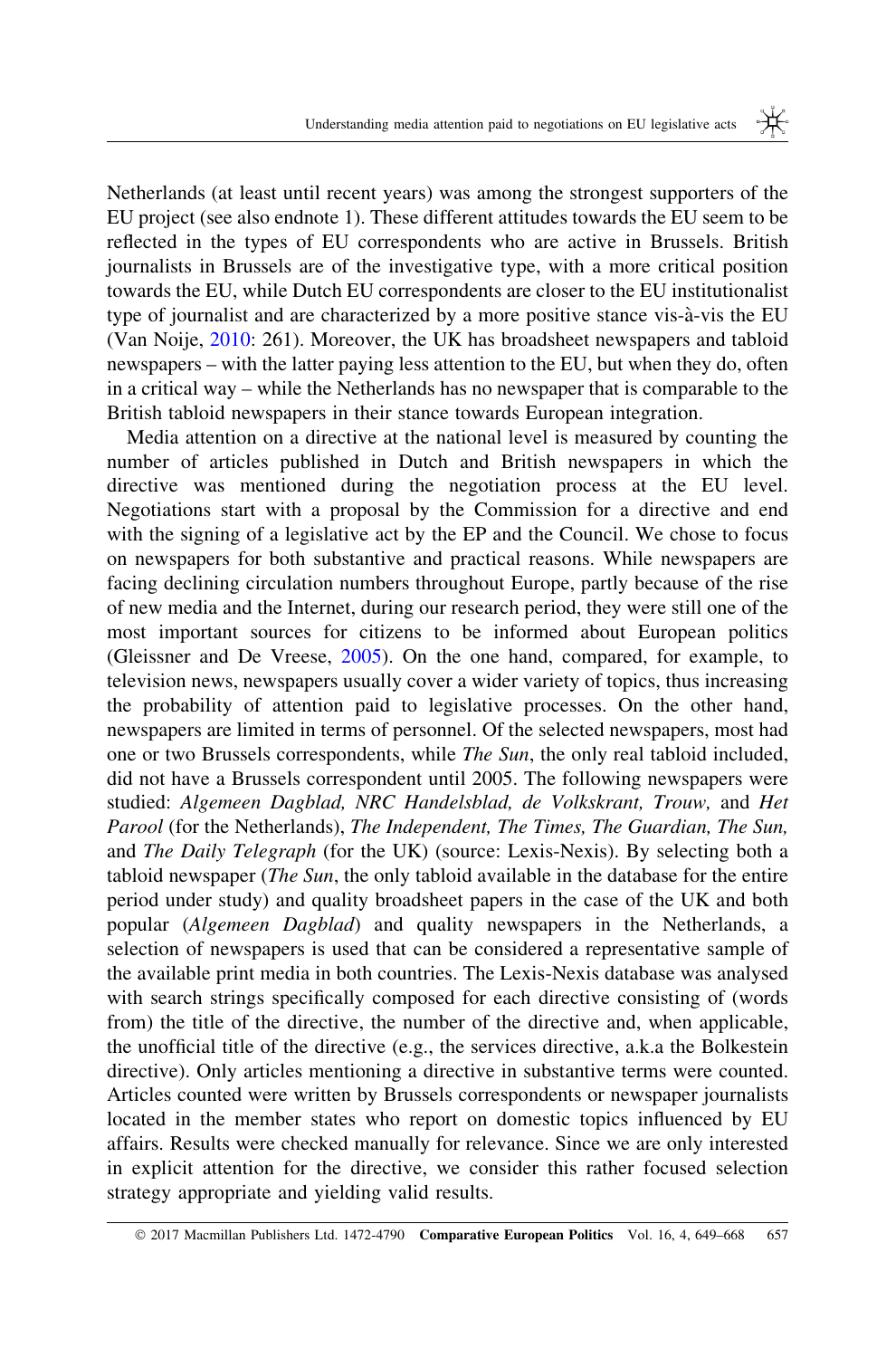<span id="page-10-0"></span>On average, one article is published per directive in the UK. The score in the Netherlands is somewhat higher, with a mean of 1.48 articles published per directive (see Table 2). In the UK, 79 per cent of the directives do not receive any attention at all. For the Netherlands, this total is 80 per cent. The articles that refer to a directive are hardly ever published on the front pages of the newspapers. The difference between the pure tabloid and the broadsheet papers can be clearly observed from the descriptive statistics for the UK, with considerably less coverage in the UK tabloid paper than in the Dutch and British broadsheet papers (see also Table 1 in the web-appendix).

To gain more insight into the content of the media coverage in both countries as a background against which the hypotheses are assessed, the 13 most referred-to directives in Dutch and British newspapers were analysed (see figure 1 in the webappendix). For 12 of the most referred-to directives, all newspapers articles for each member state separately are selected for an in-depth qualitative analysis of the tone on European integration (neutral, negative, positive), the type of article (short wire story, background article by correspondent in Brussels, background article by journalists working in the UK/the Netherlands) and whether the article was published on the front page of the newspaper. For the services directive (COM 2004 2), a random sample was drawn from the total of, respectively, 84 and 80 Dutch and British newspaper articles published on this directive. For both member states, 20% of the total of articles on the services directives were analysed for both member states separately. In total, this sampling strategy results in a sample of 100 articles for each member state for the in-depth qualitative analysis of the 13 most referred-to directives with regard to the tone on European integration, the type of article and whether the article was published on the front page of the newspaper. Of this sample 26 newspaper articles (both from British and Dutch newspapers) were

|                                                                                   | Mean  | SD    | Min      | Max    |
|-----------------------------------------------------------------------------------|-------|-------|----------|--------|
| UK: number of newspaper articles with references to a directive, per<br>directive | 1.007 | 5.322 | $\Omega$ | 84     |
| NL: number of newspaper articles with references to a directive, per<br>directive | 1.488 | 5.799 | $\theta$ | 80     |
| 1a. Third reading: conciliation committee                                         | .088  | .284  | $\Omega$ |        |
| 1b. A-item on Council agenda                                                      | .536  | .5    | $\Omega$ |        |
| 1b. Unanimous vote in responsible EP committee                                    | .353  | .479  | $\Omega$ |        |
| 1c. 1st reading, with informal trilogue                                           | .261  | .440  | $\Omega$ |        |
| 1d. Number of EP committees                                                       | 1.668 | 1.055 | $\Omega$ |        |
| 2a. Entirely new or amended legislation in directive                              | .661  | .474  | $\Omega$ |        |
| 2b. NL: attention to directives in Tweede Kamer (non-standardized)                | 1.159 | 3.886 | $\Omega$ | 42     |
| 2b. UK: attention to directives in House of Commons (standardized)                | .000  | 2.479 | $-1.312$ | 27.378 |

**Table 2:** Summary statistics: dependent and main independent variables  $(N = 295)$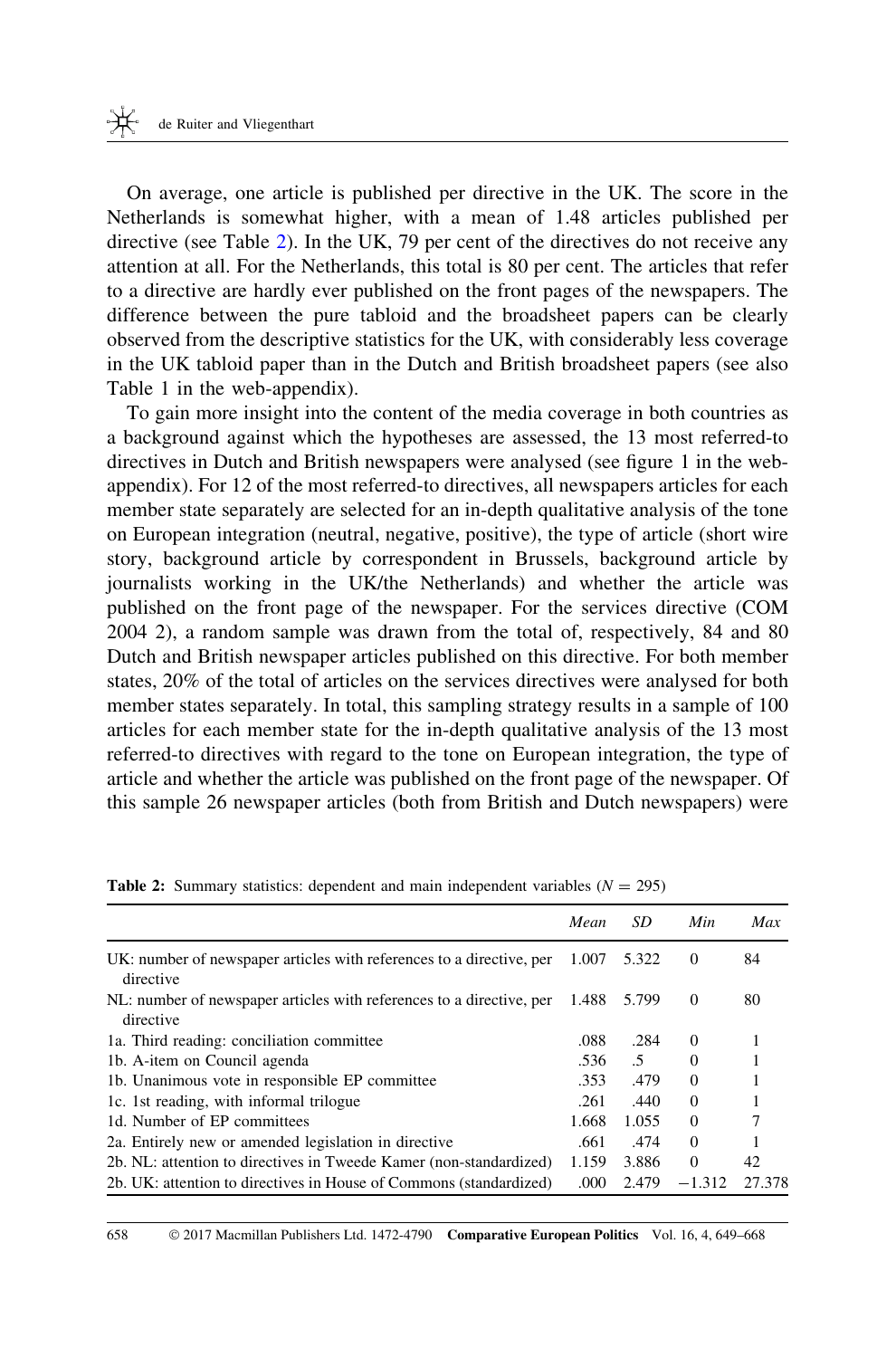coded for tone by a second coder. The intercoder reliability was satisfactory (percentage wise agreement 85%, Krippendorff's alpha = .76).

To measure inter-institutional conflict (hypothesis 1a), we examine whether an EU legislative act undergoes negotiations through the whole ordinary legislative procedure, thus arriving at the conciliation committee in third reading (source: prelex). The indicator for inter-institutional conflict in the Council (hypothesis 1b) is whether the Council labelled a proposal for a legislative act only as an A item on its agenda or (also) as a B item (source: prelex). Intra-institutional conflict in the EP (hypothesis 1b) is measured using data on voting in the responsible EP committee on the Commission proposal for a legislative act. MEPs in the committee can vote 'yes', 'no' or 'abstain' on the report of the rapporteur on a proposed EU directive. We measure disagreement within the EP by whether the vote in the relevant committee in question was unanimous or not (Rasmussen and Toshkov, [2011](#page-20-0)) (source: legislative observatory). The occurrence of informal trilogies in the first reading is chosen as a measure for the transparency of the EU legislative process (hypothesis 1c). This variable is measured by selecting summaries of the decisions on EU directives (source: legislative observatory) with the use of the following key words: agreement, compromise, informal, trilogue (see Toshkov and Rasmussen, [2012](#page-20-0) for a similar way of coding). Documents that contained these words were read in detail and hand-coded as a first reading agreement through informal trilogues when there was indeed a reference in the summaries to a compromise between the EP and the Council. Subsequently, a dummy variable was created to measure the presence or absence of an informal agreement between the EP and the Council through trilogues in first reading. Dummies are included in the analysis for directives agreed upon in the first reading without informal trilogues, i.e., non-significant directives on which no negotiations took place between the EP and the Council. Directives agreed upon in the second reading function as the reference category. The number of EP committees involved in the scrutiny of a draft proposal for a directive is used as a measure for the multi-dimensionality and, hence, complexity of a legislative act (hypothesis 1d). The more committees that are involved, the more policy fields it touches upon, and the more complex a dossier is (Rasmussen, [2011\)](#page-20-0) (source: prelex).

To measure the magnitude of the policy change introduced by a legislative act (see hypothesis 2a), all directives were categorized based on whether they included entirely new legislation or amended legislation or whether they were recast, repealed or consolidated (source: prelex). To test hypothesis 2b, online databases of the Dutch Tweede Kamer and the British House of Commons were used ([www.](http://www.overheid.nl) [overheid.nl;](http://www.overheid.nl) [www.parliament.uk](http://www.parliament.uk)), in which transcripts of plenary debates as well as parliamentary committee meetings can be consulted. The parliamentary databases were analysed using the same search strings as those used for measuring media coverage of EU affairs. The counted references can be part of an oral or written question, a comment by an MP to a minister in a committee meeting or plenary debate, a report by a parliamentary committee of the UK House of Commons on a

<sup>© 2017</sup> Macmillan Publishers Ltd. 1472-4790 **Comparative European Politics** Vol. 16, 4, 649–668 659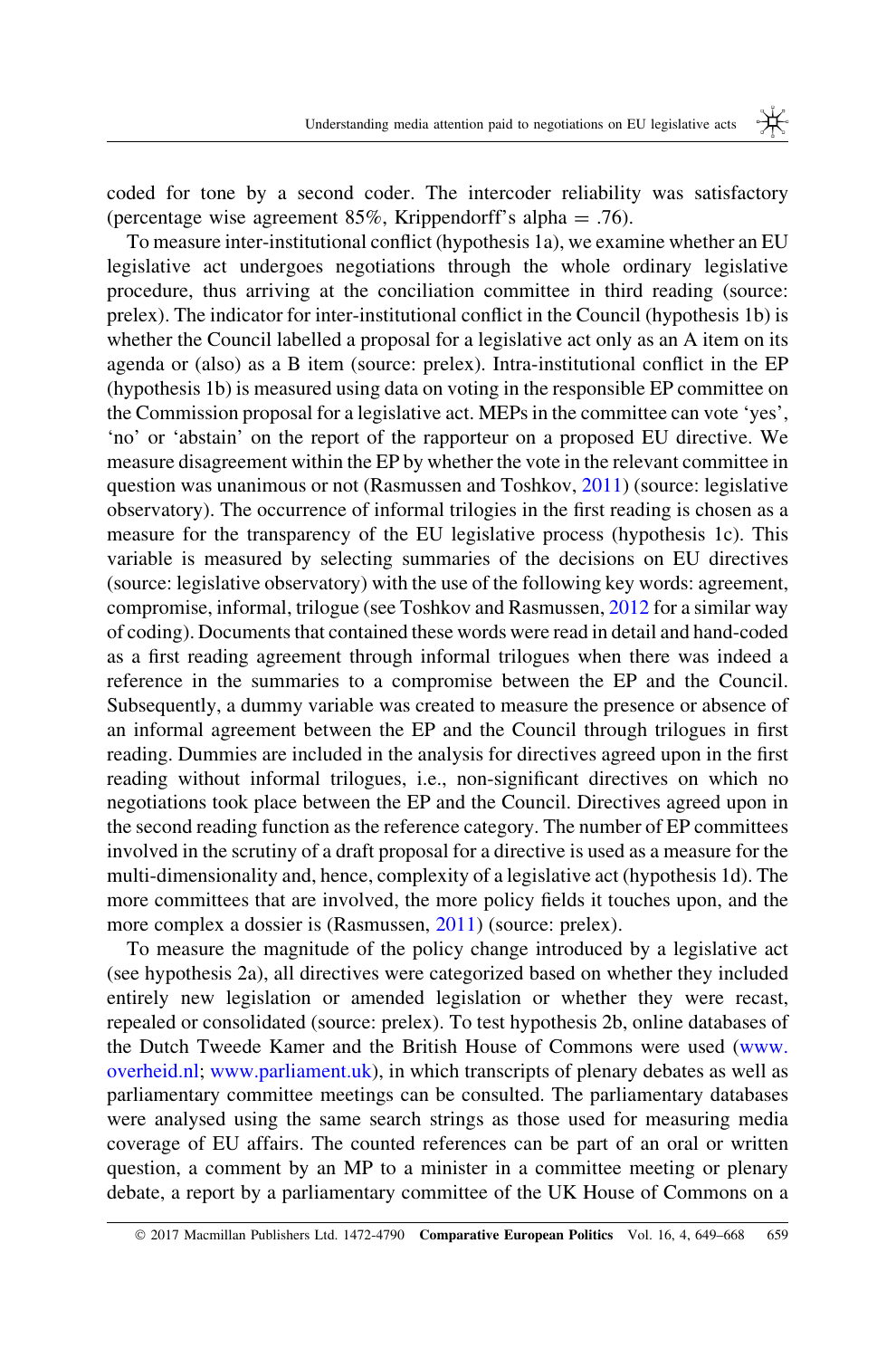directive in negotiation at the EU level (these reports do not exist in the Dutch parliamentary setting), or a discussion or vote in plenary meetings through which (dis)agreement with a proposed directive was expressed. For the Netherlands, the scrutiny of directives during negotiations at the EU level was measured by the number of meetings of parliamentary committees and plenary debates in which a reference was made to a directive in negotiation at the EU level. For the UK, written reports of parliamentary committees on directives in negotiation at the EU level were also counted. These reports comment on the substance of a directive and judge whether the scrutiny reserve should be lifted. Because this variable is measured for the UK by the 'number of meetings' and the 'number of reports', the scores for transcripts and reports were mean-standardized and summed afterwards.

The start of a new parliamentary and/or a new government term are factors that influence the cost-benefit calculus of journalists because such events can lead to a lower prioritization of EU issues. Hence, a variable measuring the start of a new parliamentary term after national elections and/or of a new government term after coalition negotiations at the national level is included as a control. Dummies are included in the analysis to account for these effects (source: [www.overheid.nl](http://www.overheid.nl); [www.parliament.uk\)](http://www.parliament.uk). To control for possible trends of overall increasing or decreasing attention to directives over time, a variable is included in the analysis that measures the year negotiations were concluded for each directive. Another factor that needs to be controlled for is the EU-related workload for journalists. The Commission proposes more legislative acts in certain periods than in others, thus creating more or less work for journalists when reporting on legislative acts in negotiation at the EU level. To account for this effect, a variable is included in the analysis that measures the number of legislative acts proposed by the European Commission during the period of negotiations on a directive.

Dummy variables were constructed to control for effects specific to certain policy fields. The EP committee assigned to a Commission proposal for an EU directive was chosen as an indicator to control for these effects. In the case of multiple EP committees involved in the negotiations, the main responsible committee was used to identify the policy field. Another dummy was added to control for the effect of the introduction of a new transparency rule (regulation 1049/2011) that came into force on December 3, 2001, possibly affecting the availability of information about the legislative process for journalists.

The data collected were used to construct a dataset with count data on 295 directives for both countries. Negative binominal regression models were estimated to test the hypotheses. A negative binominal regression model is a model with a dependent variable that is a count variable and that follows a Poisson distribution with over-dispersion (i.e., the variance is larger than the mean). The alpha parameter in Table [3](#page-14-0) indicates that in both countries, the dependent variable (count of articles) is indeed over-dispersed; thus, a negative binominal regression is preferred over the simpler Poisson model. Because our dependent variable has a considerable amount of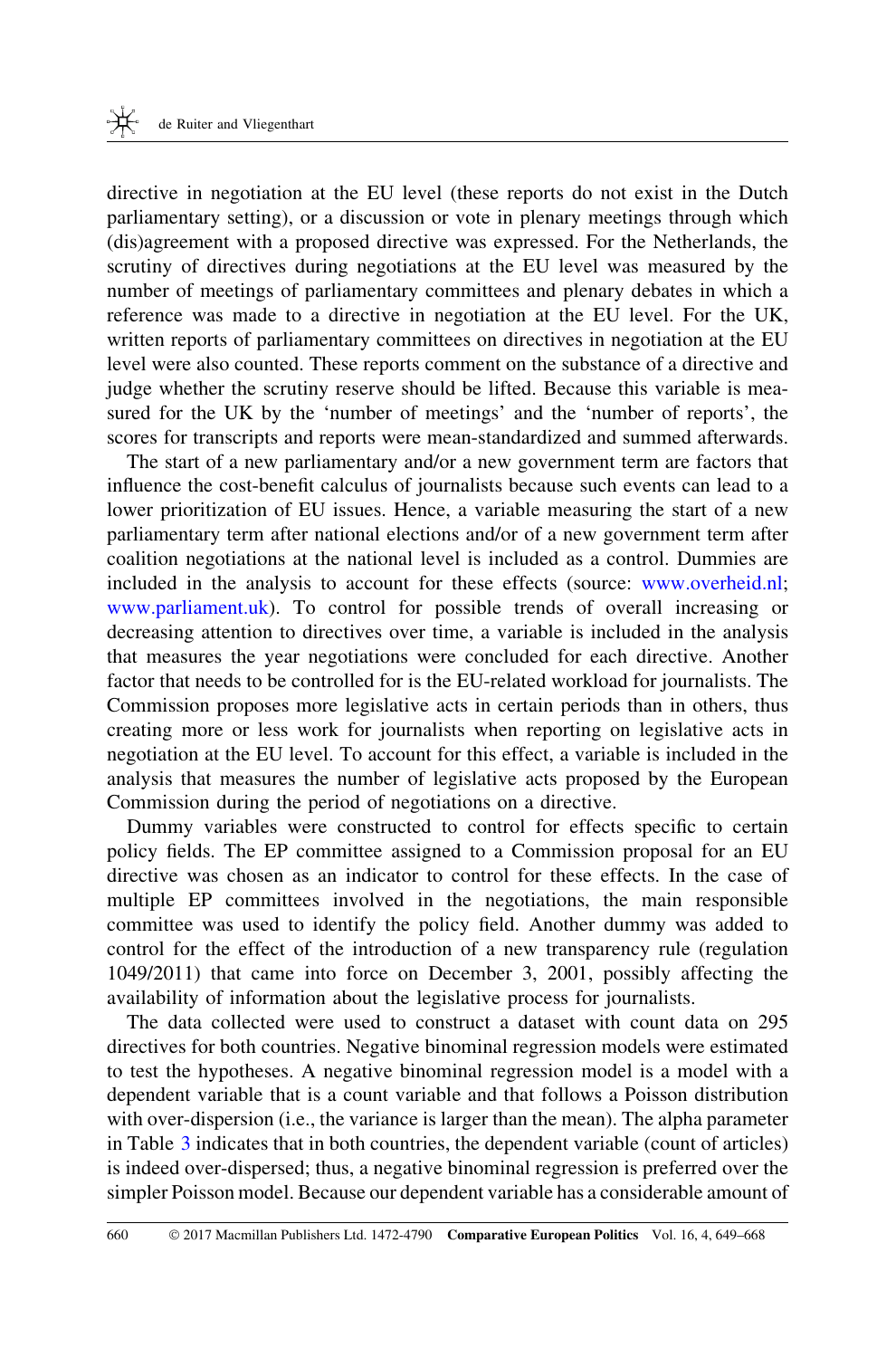'0' scores in both countries – i.e., directives that do not receive any media attention at all – we compared the results of the 'ordinary' negative binominal regression with those of a zero-inflated negative binominal regression. The outcomes of the Vuong test, which compares the model fit of both types, suggests that for both countries, the simpler negative binominal version is preferred.

The correlation between the independent variables is low. The variance inflation factor values are well below the threshold of 10. This result means that there is no statistical evidence of considerable overlap between the variables; i.e., each variable measures a different aspect of the EU-level negotiation process on legislative acts or the characteristics of the acts.

#### **Results**

A first remarkable result is that approximately 80% of the directives do not receive any attention at all in British and Dutch newspapers. The reason for this lack of attention is that many directives involve rather technical issues or propose small administrative changes to existing legislation. These directives with non-significant changes or of a highly technical nature are agreed upon between the European institutions in the first reading without any formal or informal negotiations. The lack of attention by the European institutions paid to these non-significant legislative acts is mirrored in the absence of coverage of these acts in newspapers at the national level. From the estimation of the regression models (see Table 4 in the web-appendix), it becomes clear that journalists in the UK and the Netherlands report 90% less on legislative proposals for directives agreed upon in the first reading without formal or informal negotiations than on legislative proposals agreed upon in the second reading. The 20% of directives that do receive media coverage in Dutch and British newspapers show strong similarities between the two countries (see figure 1 in the web-appendix). The most referred-to directive in the period from 2000 to 2010 is in both countries the services directive (COM 2004 2). Other directives that are often referred to in newspapers in both member states concern the promotion of the use of energy from renewable sources (COM 2008 19), the inclusion of aviation activities in the scheme for greenhouse gas emission allowance trading (COM 2006 818), and the sustainable use of pesticides (COM 2006 373). Despite these similarities, there are also large differences between the two member states, foremost with regard to the tone of the articles (see Tables [2](#page-10-0), [3](#page-14-0) in the web-appendix). The results of the qualitative in-depth analysis of the articles published on the 13 most referred-to directives illustrate this and are the background against which the hypotheses can be fully assessed. Within the sample of 100 articles on the most referred-to directives in the Netherlands, 54 articles are neutral on the EU legislation proposed, 17 articles are positive, and 29 articles have a negative tone. In the UK, the media coverage is more negative, with 51 negative articles, 14 positive articles and 35 neutral articles. In both

<sup>© 2017</sup> Macmillan Publishers Ltd. 1472-4790 Comparative European Politics Vol. 16, 4, 649–668 661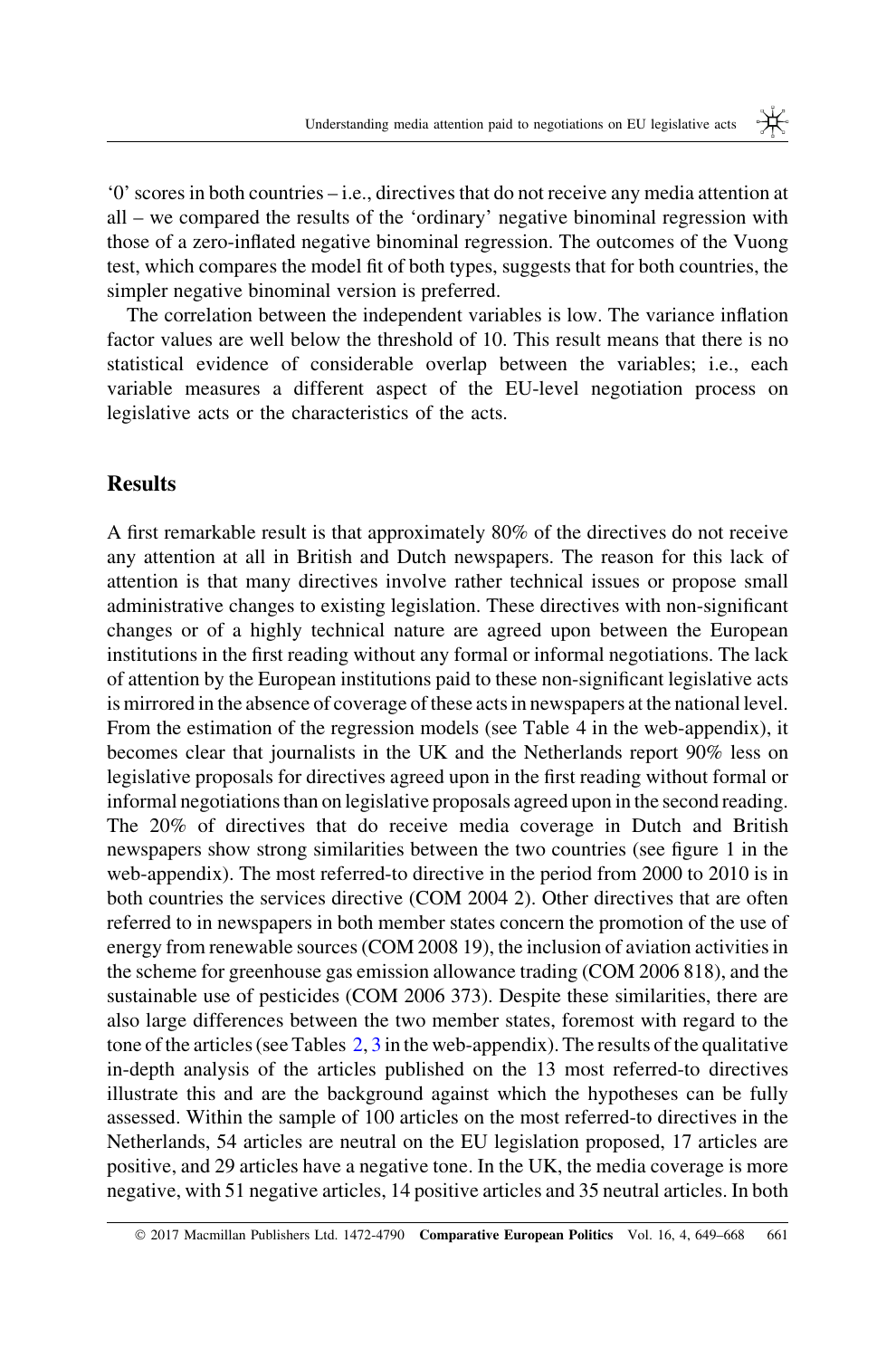<span id="page-14-0"></span>countries, the articles with a negative tone on the proposed EU directives consist of reports on the slow progress of EU-level negotiations on directives that are evaluated positively (i.e., the services directive in the UK) or on proposed EU legislation that is judged by journalists to be inappropriate or too bureaucratic (e.g., on a mercury ban in barometers). In the Netherlands, the media coverage comes in the form of short wire stories (27 articles), longer background articles written by Brussels-based correspondents (40 articles) and longer background articles written by journalists working in the Netherlands (27 articles). In the UK, fewer background articles on EU directives are written by correspondents in Brussels (34 articles) and more are written by journalists working in the UK (49 articles). In the Netherlands and the UK, four articles were published on the front page (NL: all in NRC Handelsblad; UK: in The Independent and The Times).

The empirical findings from the quantitative analysis indicate that the indicator for inter-institutional conflict measuring whether negotiations between the EP and the Council continue through the conciliation stage is not significantly related to the media coverage in Dutch and British newspapers (see Table 3). Directives that are

| <i>Hypothesis</i> | Independent variables                       | NL: media coverage |                | UK: media coverage |                |
|-------------------|---------------------------------------------|--------------------|----------------|--------------------|----------------|
|                   |                                             | Coeff.             | $\%$<br>change | Coeff.             | $\%$<br>change |
| 1a.               | Third reading,<br>conciliation<br>committee | $-.682(.605)$      | $-49.4$        | $-.706(.506)$      | $-50.6$        |
| 1 <sub>b</sub>    | A-item on Council<br>agenda                 | $-1.067**$ (.480)  | $-65.6$        | $-.735*(.423)$     | $-52.0$        |
|                   | Unanimous vote in EP<br>committee           | $.948**$ (.446)    | 158.2          | $.735**$ $(.348)$  | 108.4          |
| 1c.               | 1st reading, informal<br>trilogue           | $-1.758**$ (.783)  | $-82.8$        | $-1.782***$ (.640) | $-82.3$        |
| 1d.               | Number of EP<br>committees                  | $.845***$ $(.249)$ | 132.7          | $.577***$ (.192)   | 78.1           |
| 2a.               | Entirely new or<br>amended legislation      | .518(.467)         | 67.9           | .421 (.399)        | 52.3           |
| 2 <sub>b</sub>    | Scrutiny of directive in<br>lower house     | .063(.045)         | 6.5            | $.111**$ (.051)    | 11.8           |
|                   | Log-likelihood                              | $-274.599$         |                | $-231.812$         |                |
|                   | Pseudo $R$ -squared                         | .148               |                | .207               |                |
|                   | Alpha+                                      | 4.370 (.837)       |                | 2.342 (.559)       |                |

Table 3: Dependent variable: number of articles in national newspapers with a reference to a directive in negotiation at the EU level in the ordinary legislative procedure (2000–2010)

 $N = 295$ ; + indicates overdispersion. See Table 4 in the web-appendix for results on the control variables.

\*\*\*  $p$  < .01; \*\*  $p$  < .05; \*  $p$  < .1 significance level; standard errors in parentheses.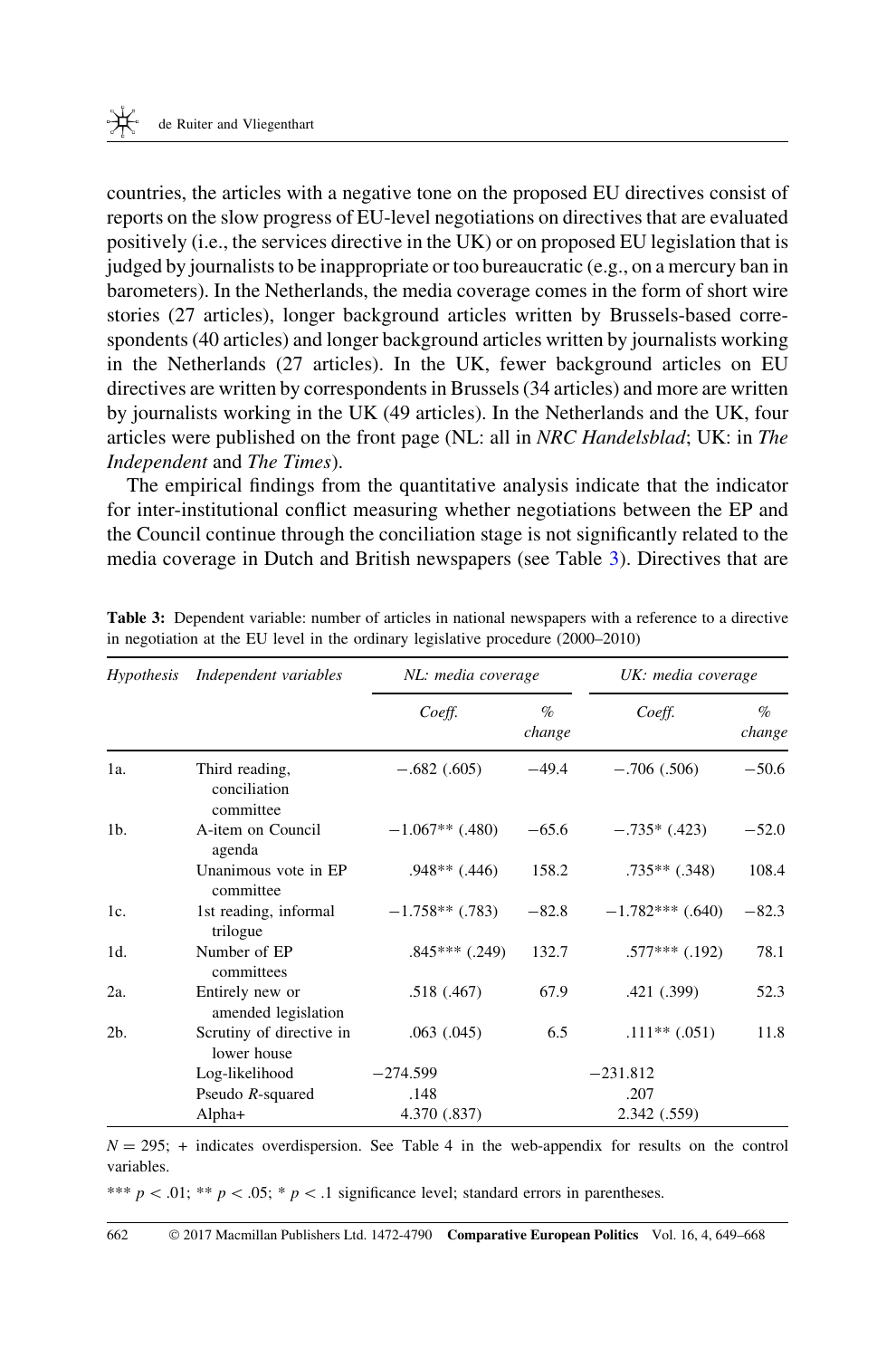agreed upon in the second reading overall result in similar amounts of media attention as those that reach the conciliation stage in the third reading. This result leads to the rejection of hypothesis 1a.

Second, intra-institutional conflict within the Council or the EP on an EU directive triggers media attention at the national level in the Netherlands and the UK (see hypothesis 1b). An EU directive that is labelled as only an A item on the Council agenda is less likely to be referred to by Dutch and British journalists than a directive labelled as a B item on the Council agenda. The regression models show that when the Council labels a draft directive as only an A item on its agenda – i.e., for rubberstamping – the number of articles in Dutch newspapers decreases by 65%, and the number of articles in British newspapers decreases by 52%. Directives on which the MEPs in the responsible EP committee disagree are more referred to in Dutch and British newspapers than directives on which the MEPs in the responsible committee agree unanimously. When the EP committee does not unanimously adopt the report of the rapporteur on a proposed EU directive, there is a 158% increase in the number of articles in Dutch newspapers and a 108% increase in articles in British newspapers when compared with reports on directives that are adopted by a unanimous vote. In sum, the findings for both the UK and the Netherlands indicate that journalists and editors are most interested in ideological conflicts within the EP between party groups or conflicts within the Council between member state interests.

Third, the analysis shows that the proposed EU directives that are agreed upon in the first reading with informal negotiations are significantly less referred to by journalists in the Netherlands and the UK than directives that are agreed upon in the second reading. We find that when directives are agreed upon at the EU level through informal trilogues in the first reading, the number of articles in Dutch and British newspapers decreases by 83% when compared to directives that are agreed upon in the second reading. These findings provide support for hypothesis 1c on the influence of the degree of transparency of the EU legislative process on the media coverage of EU legislative acts.

Fourth, the more complex an EU directive is, the more that Dutch and British journalists will pay attention to it (see hypothesis 1d). The results show that for every extra EP committee involved from the outset in negotiations on a directive at the EU level, the number of articles in Dutch newspapers increases by 133%, and the number of articles in British newspapers increases by 78%. This effect is in the opposite direction as hypothesized. The multi-dimensionality of complex legislative dossiers is apparently interesting for journalists in both member states to report on. The findings from our analysis suggest that the number of EP committees involved in providing an opinion on a legislative proposal can be viewed as another indicator of the likelihood of conflict within the EP; the more EP committees there are that have an interest in voicing their opinion on a legislative proposal, the higher the likelihood is that the EP committees will have

<sup>© 2017</sup> Macmillan Publishers Ltd. 1472-4790 **Comparative European Politics** Vol. 16, 4, 649–668 663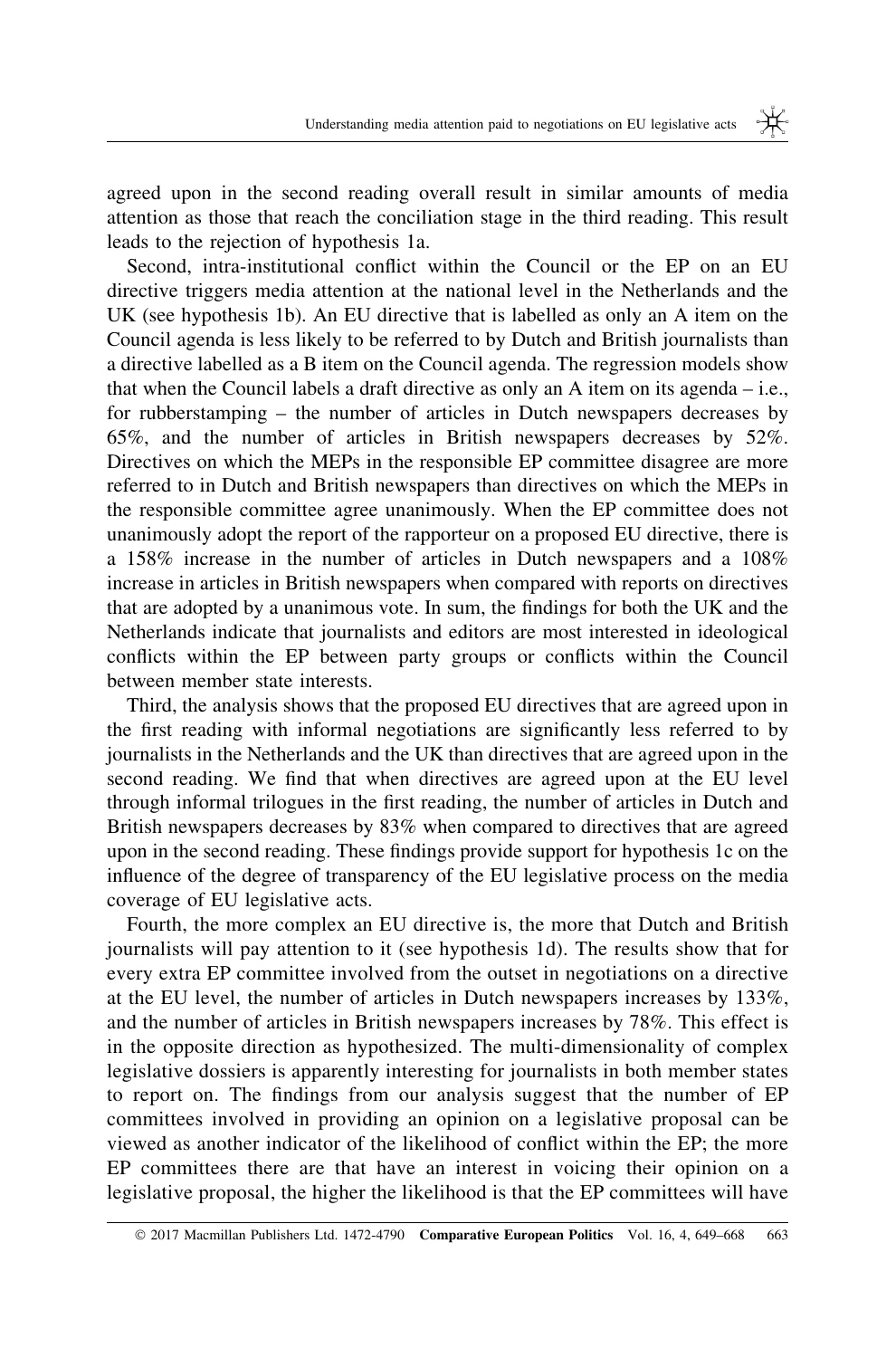different opinions on the proposal, the higher the scope for conflict within the EP will be, and the more likely journalists will be to identify such proposals as newsworthy.

Not all of the variables related to the second condition for media coverage on EU legislative acts reach significance. First, the magnitude of the policy change at the national level introduced by a proposed EU directive is not significantly related to the number of articles in Dutch and British newspapers (see hypothesis 2a). The qualitative study of the sample of 100 articles hints at an explanation for this unexpected finding. The directive on temporary work (COM 2002 149) was modelled after Dutch legislation and, hence, did not have any consequence for Dutch legislation. However, Dutch newspapers did report on the EU-level negotiations because of several larger member states' fierce opposition to the directive. Apparently, other factors, e.g., trans-national conflict, overrule the impact of the magnitude of the policy change.

Second, Dutch journalists are not triggered to report on proposed EU directives because of political attention paid to a directive at the national level. The number of references to proposed EU directives in the British House of Commons, however, is positively and significantly related to the number of articles published in British newspapers. When an MP in the British House of Commons refers to a directive in either plenary debates or committee meetings, or when a written report of a parliamentary committee is published, the number of articles in British newspapers increases by 12%. Hence, on the basis of the quantitative analysis, we cannot exclude that in the UK, the media agenda indeed follows the political agenda (see hypothesis 2b). However, a more detailed examination of the parliamentary and media data shows that no direct reference was made in the newspaper articles to the attention paid to negotiations on EU directives in the House of Commons. Moreover, the newspaper articles were often published a day or two after a decision on a directive was taken at the EU level by the EP or the Council. The publication of reports of committees in the House of Commons and debates in committee meetings or in plenary sessions on the same decisions often occurred weeks after the newspaper articles were published. In sum, the sequence of parliamentary attention and media attention to the negotiations on directives is not in line with hypothesis 2b.

Despite the differences in the media and political systems between the UK and the Netherlands and the stronger polarization on EU affairs since 2004 among citizens in the UK compared to those in the Netherlands, the same prominent factors drive the amount of attention paid to EU directives in national newspapers in both member states. However, the qualitative analysis of the sample of 100 articles shows that considerable differences in the tone of the articles exist: they are more negative in the UK than in the Netherlands.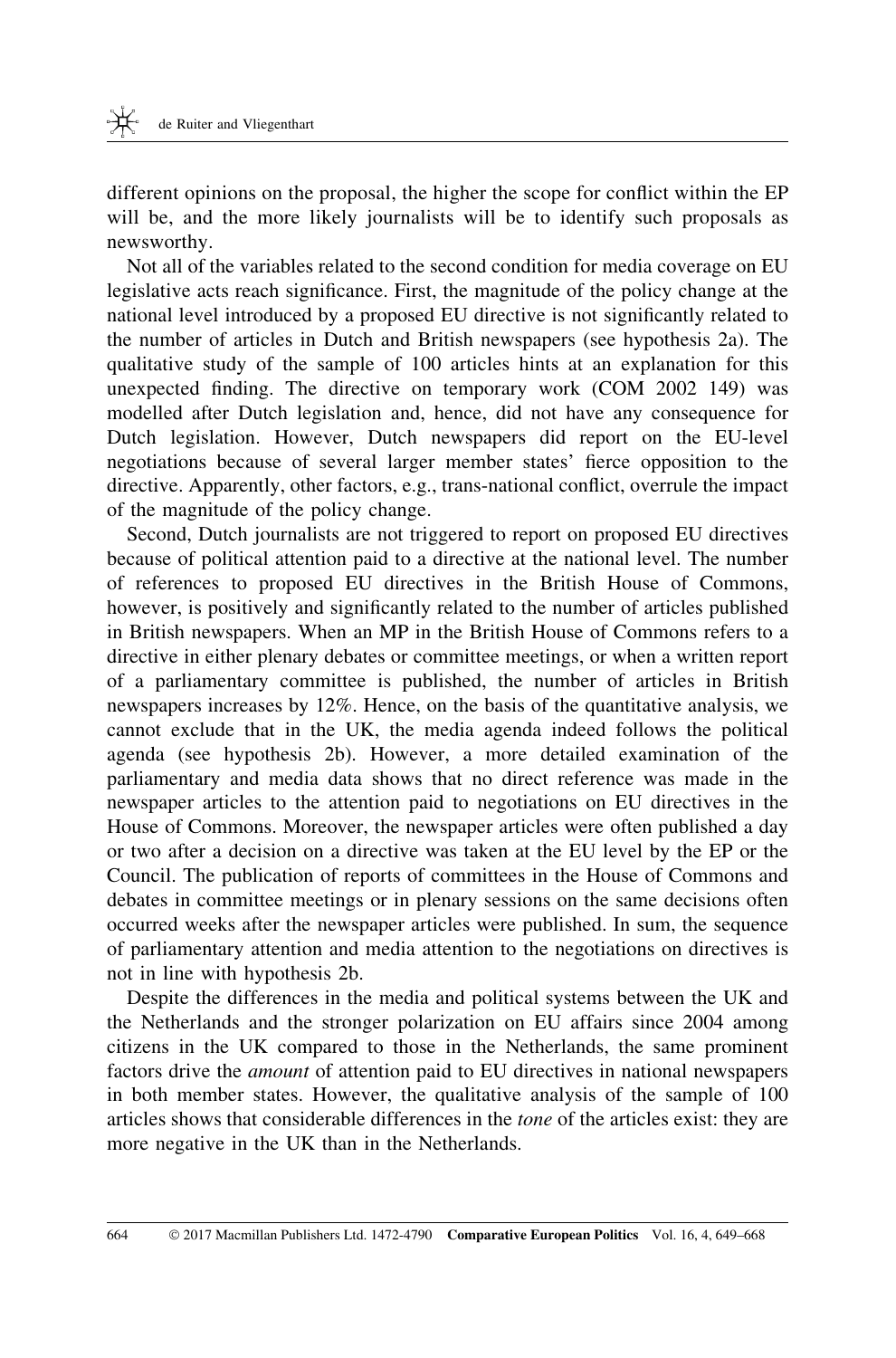#### Conclusion

The findings of this article are relevant for scholars interested in the conditions under which the European public sphere can develop (see Eder, [2000;](#page-19-0) Habermas, [2001](#page-19-0); Trenz, [2005;](#page-20-0) Koopmans, [2007](#page-19-0); De Vreese, [2007](#page-19-0); Bijsmans, [2011\)](#page-18-0). First, it can be argued that a further development of the European public sphere would require an increase in the overall media attention paid to the EU legislative process. Although the media coverage on proposed directives follows some of the most newsworthy events in the negotiation process at the EU level in both the Netherlands and the UK, many processes receive only marginal attention in the national media. Hence, the public at large is only informed about the day-to-day decision-making process at the EU level to a limited extent. If one takes as starting points that the presence of public communication is a sine qua non for a functioning public sphere (Trenz, [2004](#page-20-0)) and our claim that the coverage of the day-to-day decision-making process on EU legislation is an important aspect of EU politics about which citizens need to be informed, the results of this study indicate that this minimum requirement in regard to EU-level negotiations on proposed directives is not being met.

Second, the resources invested to understand the substance of new legislation or the negotiation process leading to the adoption of EU legislation need to be as limited as possible for journalists to allow the European public sphere to develop further. More ideological polarization in the EP between political groups and more disagreement between member state interests in the Council increase publicity about the EU legislative process across different member state contexts (see Føllesdal and Hix, [2006](#page-19-0)). This increased publicity lowers the costs for journalists to understand the substance of new legislation and the negotiation process leading to the adoption of EU legislation. Moreover, the low transparency of the EU legislative process at the EU level raises the costs of information collection for journalists, resulting in fewer newspaper articles on directives negotiated behind closed doors. If EU institutions are committed to increase the media coverage of newsworthy directives during negotiations at the EU level, it is advisable not to conclude negotiations on directives in informal trilogies. In light of the continuing increase in informal trilogies over the last decade, it is difficult to imagine that this undermining effect for the development of an EU public sphere can be easily countered. Hence, the EU legislative process is likely to continue to suffer from a structural lack of publicity, as informal trilogies are considered to be crucial for reaching inter-institutional agreement. Generating media attention is in these instances of little concern to politicians and may even be considered to undermine the possibilities for reaching agreement on highly political, sensitive issues for which politicians want to avoid blame. In short, the logic of the journalists and editors of national newspapers is often in tension with the logic of politicians at the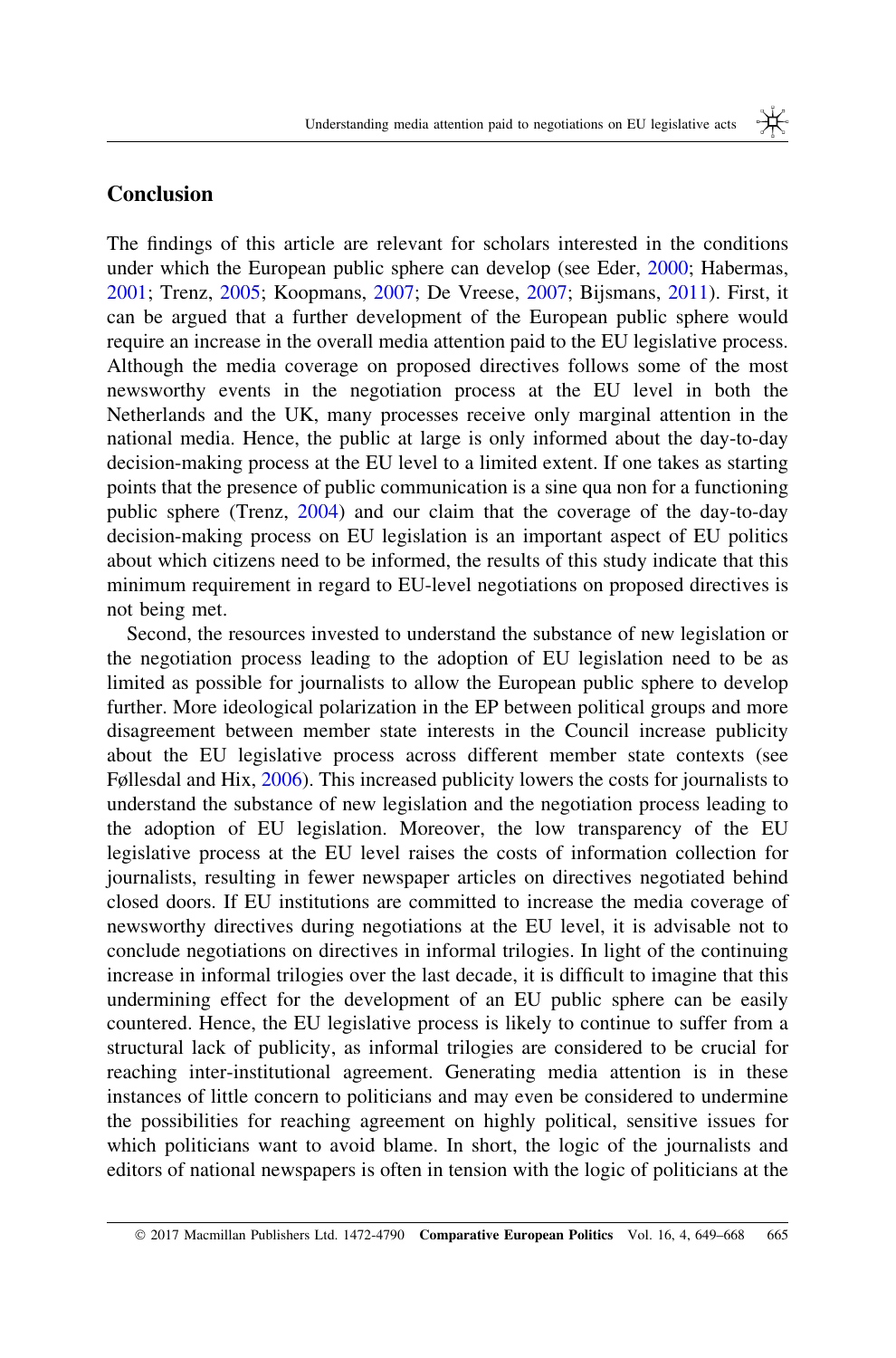<span id="page-18-0"></span>EU level, with a detrimental effect for the future development of an EU public sphere.

#### About the Authors

Dr. Rik de Ruiter is assistant professor at the institute for Public Administration, Leiden University.

Dr. Rens Vliegenthart is full professor for Media and Society in the Department of Communication Science and at the Amsterdam School of Communication Research (ASCoR), University of Amsterdam.

#### **Note**

1 The percentage of respondents in Eurobarometer surveys who do not have an opinion on whether membership is a good or a bad thing for their country has decreased over time in the UK and the Netherlands. In the Netherlands, 7% of the respondents in 2001 stated that they do not know whether EU membership is good for their country. After 2004, this percentage dropped to 1%. For the UK, the decrease was even more pronounced, with 22% stating in 2000 that they do not know whether membership is a good thing and approximately 6% for the period from 2004 to 2010. Moreover, more UK citizens have an explicit opinion about EU membership, indicating that it is a good thing (25% in 2000, 46% in 2006) or a bad thing (24% in 2000, 33% in 2010). These figures are an indication that EU affairs are slightly more worthwhile to report on for journalists, especially in the UK.

#### **References**

- Bennet, W.L. (1990) Toward a theory of press-state relations in the United States. Journal of Communication 40(22): 103–127.
- Best, E. and Settembri, P. (2008) Surviving enlargement: How has the council managed? In: Best E., Christiansen T. and Settembri P. (eds.) The institutions of the enlarged European Union, continuity and change. Cheltenham: Edward Elgar Publishing, pp. 34–53.
- Bijsmans, P. (2011) Debating Europe: Reflections on EU affairs in the public sphere. Maastricht: Universitaire Pers.
- Boomgaarden, H.G., De Vreese, C.H., Schuck, A., Azrout, R., Elenbaas, M., Van Spanje, J.H.P., et al. (2013) Across time and space: Explaining variation in news coverage of the European Union. European Journal of Political Research 52(5): 608–629.
- Boomgaarden, H.G., Vliegenthart, R., De Vreese, C.H. and Schuck, A. (2010) News on the move: Exogenous events and news coverage of the European Union. Journal of European Public Policy 17(4): 506–526.
- Cross, J. (2012) Striking a pose: Transparency and position taking in the Council of the European Union. European Journal of Political Research 52: 291–315.
- De Vreese, C.H. (2003) Framing Europe: Television news and European Integration. Amsterdam: Aksant Academic Publishers.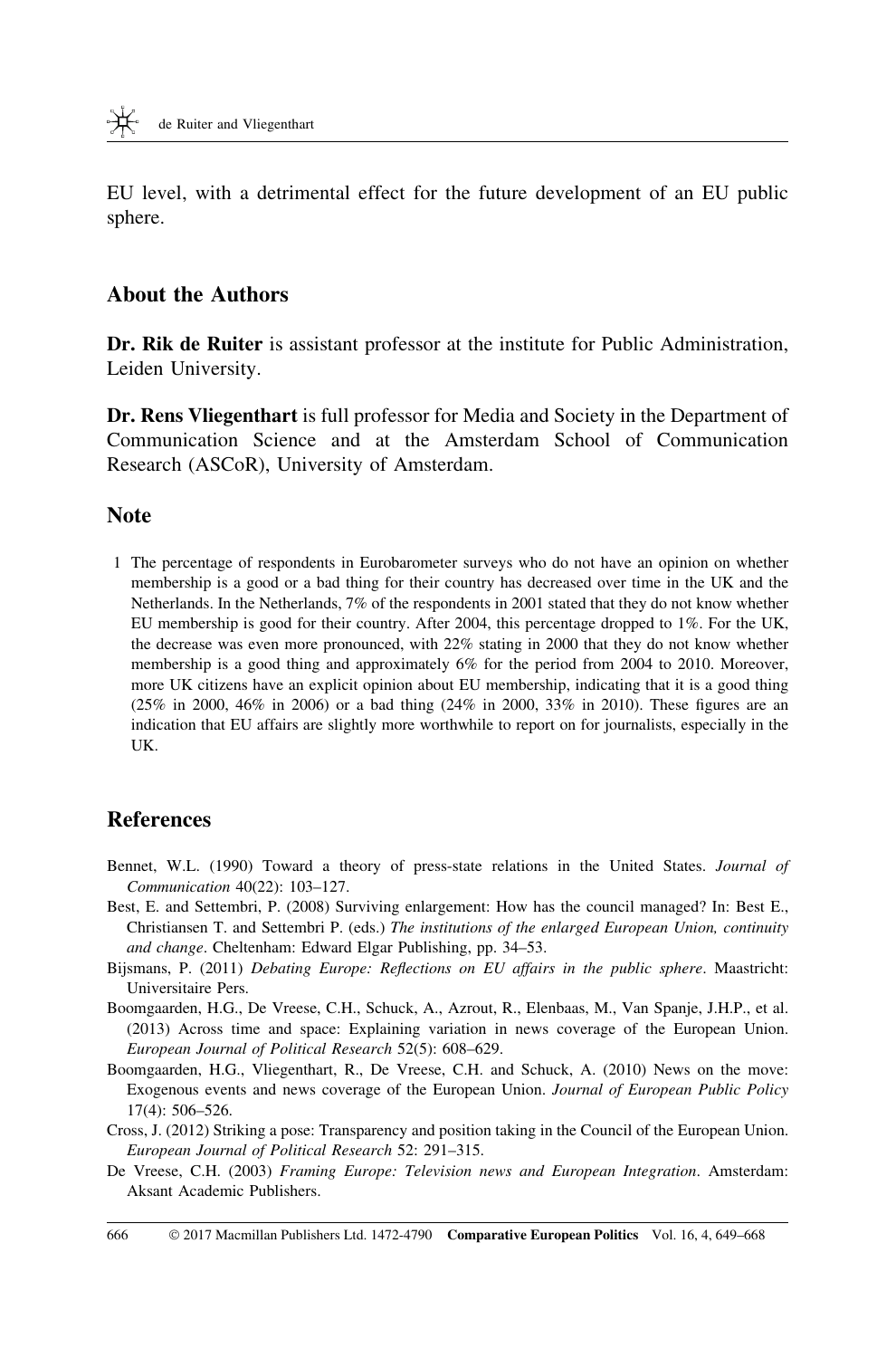- <span id="page-19-0"></span>De Vreese, C.H. (2007) The EU as a public sphere. Living Reviews in European Governance 2(3). [http://](http://www.livingreviews.nl/lreg-2007-3) [www.livingreviews.nl/lreg-2007-3.](http://www.livingreviews.nl/lreg-2007-3) Accessed 5 Nov 2012.
- De Vreese, C.H., Banducci, S.A., Semetko, H.A. and Boomgaarden, H.G. (2006) The news coverage of the 2004 European Parliamentary Election Campaign in 25 countries. *European Union Politics* 7(4): 477–504.
- De Vreese, C. H., Lauf, E. and Peter, J. (2007) The media and European Parliament elections: Secondrate coverage of a second-order event? In: Van der Brug W. and Van der Eijk C. (eds.) European elections and domestic politics. Lessons from the past and scenarios for the future. Notre Dame: University of Notre Dame Press, pp. 116–130.
- Eder, K. (2000) Zur Transformation nationalstaatlicher Offentlichkeit in Europa'. Berliner Journal für Soziologie 2: 167–184.
- Farrell, H. and Héritier, A. (2004) Interorganizational negotiation and intraorganizational power in shared decision making. Early agreements under codecision and their impact on the European Parliament and the Council. Comparative Political Studies 37: 1184–1212.
- Farrell, H. and Hèritier, A. (2009) The invisible transformation of the co-decision procedure: Problems of democratic legitimacy. In: Moury C. and De Sousa L. (eds.) Institutional challenges in postconstitutional europe: governing change. Routledge.
- Finke, D. and Dannwolf, T. (2013) Domestic scrutiny of European Union politics: Between whistle blowing and opposition control. European Journal of Political Research. doi[:10.1111/1475-6765.](http://dx.doi.org/10.1111/1475-6765.12014) [12014](http://dx.doi.org/10.1111/1475-6765.12014).
- Føllesdal, A. and Hix, S. (2006) Why there is a democratic deficit in the EU: A response to Majone and Moravcsik. Journal of Common Market Studies 44(3): 533–562.
- Franchino, F. and Mariotto, C. (2012) Explaining negotiations in the conciliation committee. *European* Union Politics. doi[:10.1177/1465116512468216.](http://dx.doi.org/10.1177/1465116512468216)
- Galtung, J. and Ruge, M. (1965) The structure of foreign news. Journal of Peace Research 2: 64–91.
- Gattermann, K. (2013) News about the European Parliament: Patterns and external drivers of broadsheet coverage. European Union Politics. doi:[10.1177/1465116513476146](http://dx.doi.org/10.1177/1465116513476146).
- Gleissner, M. and De Vreese, C.H. (2005) News about the EU Constitution: Journalistic challenges and media portrayal of the European Constitution. Journalism 6: 221–242.
- Habermas, J. (2001) Warum braucht Europa eine Verfassung? (Why Does Europe need a constitution?). [http://www.zeit.de/2001/27/Warum\\_braucht\\_Europa\\_eine\\_Verfassung\\_](http://www.zeit.de/2001/27/Warum_braucht_Europa_eine_Verfassung_). Accessed 6 Nov 2012.
- Häge, F. (2011) Politicising Council decision-making: The effect of European Parliament empowerment. West European Politics 34(1): 18–47.
- Hallin, D.C. and Mancini, P. (2004) Comparing media systems. Three models of media and politics. Cambridge: Cambridge University Press.
- Héritier, A. and Reh, C. (2012) Codecision and its discontents: Intra-organisational politics and institutional reform in the European Parliament. West European Politics 35(5): 1134–1157.
- Hobolt, S.B. (2007) Taking cues on Europe? Voter competence and party endorsements in referendums on European integration. European Journal of Political Research 46(2): 151–182.
- Kandyla, A. and De Vreese, C.H. (2011) News media representations of a common EU foreign and security policy. A cross-national content analysis of CFSP coverage in national quality newspapers. Comparative European Politics 9(1): 52–75.
- Koopmans, R. (2007) Who inhabits the European public sphere? Winners and losers, supporters and opponents in Europeanised political debates. European Journal of Political Research 46(2): 183–210.
- Lecheler, S. (2008) EU membership and the press: An analysis of the Brussels correspondents from the new member states. Journalism 9(4): 443–464.
- Melenhorst, L. (2015) The media's role in lawmaking. A case study analysis. International Journal of Press/Politics 20(3): 297–316.
- Naurin, D. and Rasmussen, A. (2011) New external rules, new internal games: How the EU institutions respond when inter-institutional rules change. West European Politics 34(1): 1-17.